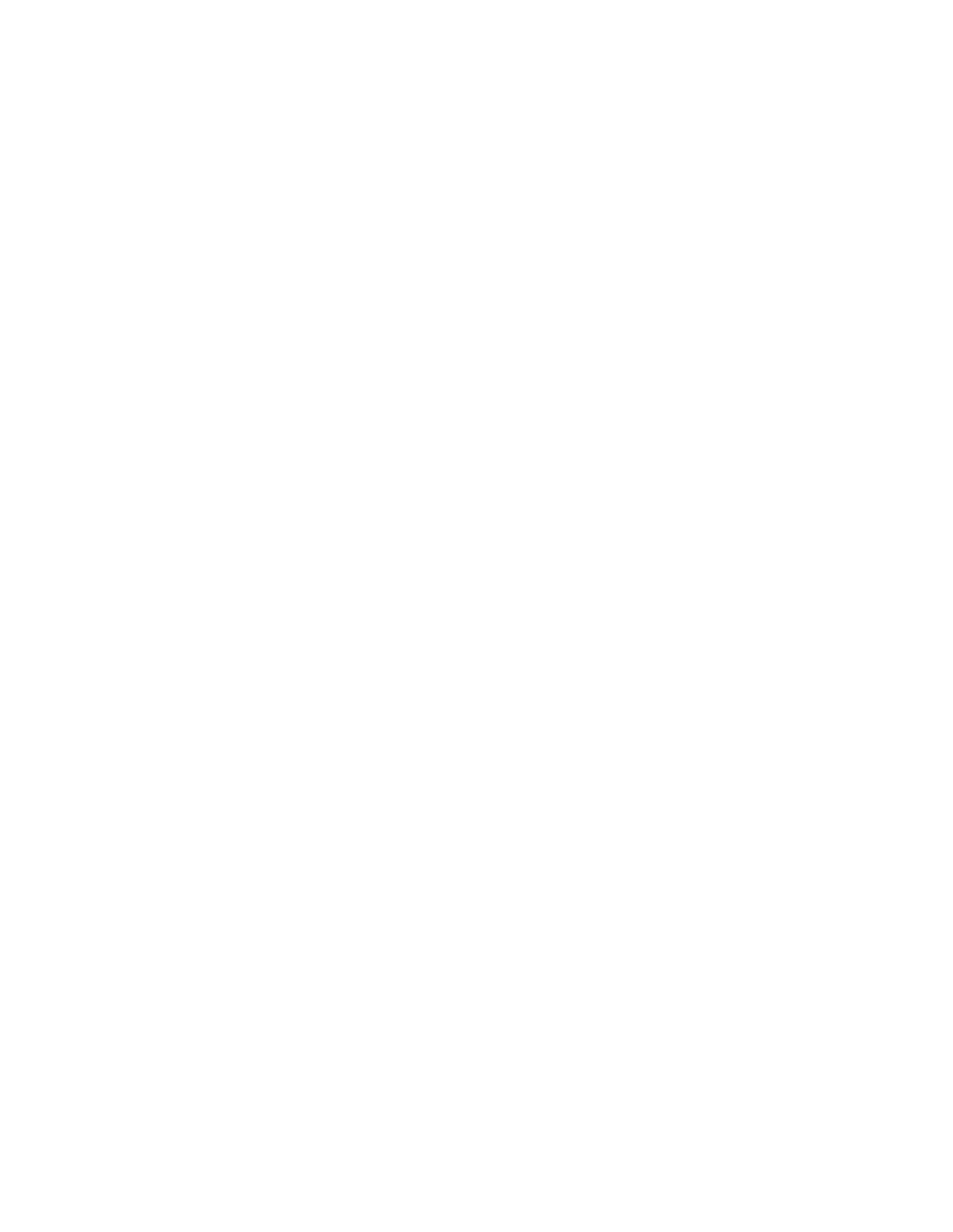## **List of Models**

| Pump Part No.<br>and Series | <b>Pump Model</b>                        | <b>Ratio</b> | <b>Maximum Fluid</b><br><b>Working Pressure</b> | <b>Maximum Air</b><br><b>Input Pressure</b>         |
|-----------------------------|------------------------------------------|--------------|-------------------------------------------------|-----------------------------------------------------|
| 237286,<br>Series B         | Reduced Icing Quiet King™                | 56:1         | 38.6 MPa, 386 bar<br>(5600 psi)                 | 0.7 MPa, 7 bar<br>$(100 \text{ psi})$               |
| 237287,<br>Series A         | <b>Bulldog®</b>                          | 28:1         | 19.3 MPa, 193 bar<br>(2800 psi)                 | 0.7 MPa, 7 bar<br>$(100 \text{ psi})$               |
| 237280,<br>Series A         | Senator <sup>®</sup>                     | 17:1         | 11.7 MPa, 117 bar<br>(1700 psi)                 | 0.7 MPa, 7 bar<br>$(100 \text{ psi})$               |
| 245172,<br>Series A         | King™                                    | 56:1         | 38.6 MPa, 386 bar<br>(5600 psi)                 | 0.7 MPa, 7 bar<br>$(100 \text{ psi})$               |
| 245173,<br>Series B         | Quiet King™                              | 56:1         | 38.6 MPa, 386 bar<br>(5600 psi)                 | 0.7 MPa, 7 bar<br>$(100 \text{ psi})$               |
| 237290,<br>Series A         | $\mathbf{I}$<br>Viscount®<br>(hydraulic) | 3.5:1        | 34 MPa, 345 bar<br>(5000 psi)                   | 9.9 MPa, 99 bar<br>(1428 psi)<br>hydraulic pressure |
| 248817,<br>Series A         | Viscount®<br>$\mathbf{I}$<br>(hydraulic) | 3.5:1        | 34 MPa, 345 bar<br>(5000 psi)                   | 9.9 MPa, 99 bar<br>(1428 psi)<br>hydraulic pressure |

## **Table of Contents**

| Disconnecting the Displacement Pump  16 |
|-----------------------------------------|
| Reconnecting the Displacement Pump 16   |
| Displacement Pump Service  18           |
| Parts Drawings and Parts Lists 22       |
|                                         |
|                                         |
|                                         |
|                                         |
|                                         |
|                                         |
|                                         |
|                                         |

# **Symbols**

**Warning Symbol**

#### **WARNING** 0

This symbol alerts you to the possibility of serious injury or death if you do not follow the instructions.

### **Caution Symbol**

### **A** CAUTION

This symbol alerts you to the possibility of damage to or destruction of equipment if you do not follow the instructions.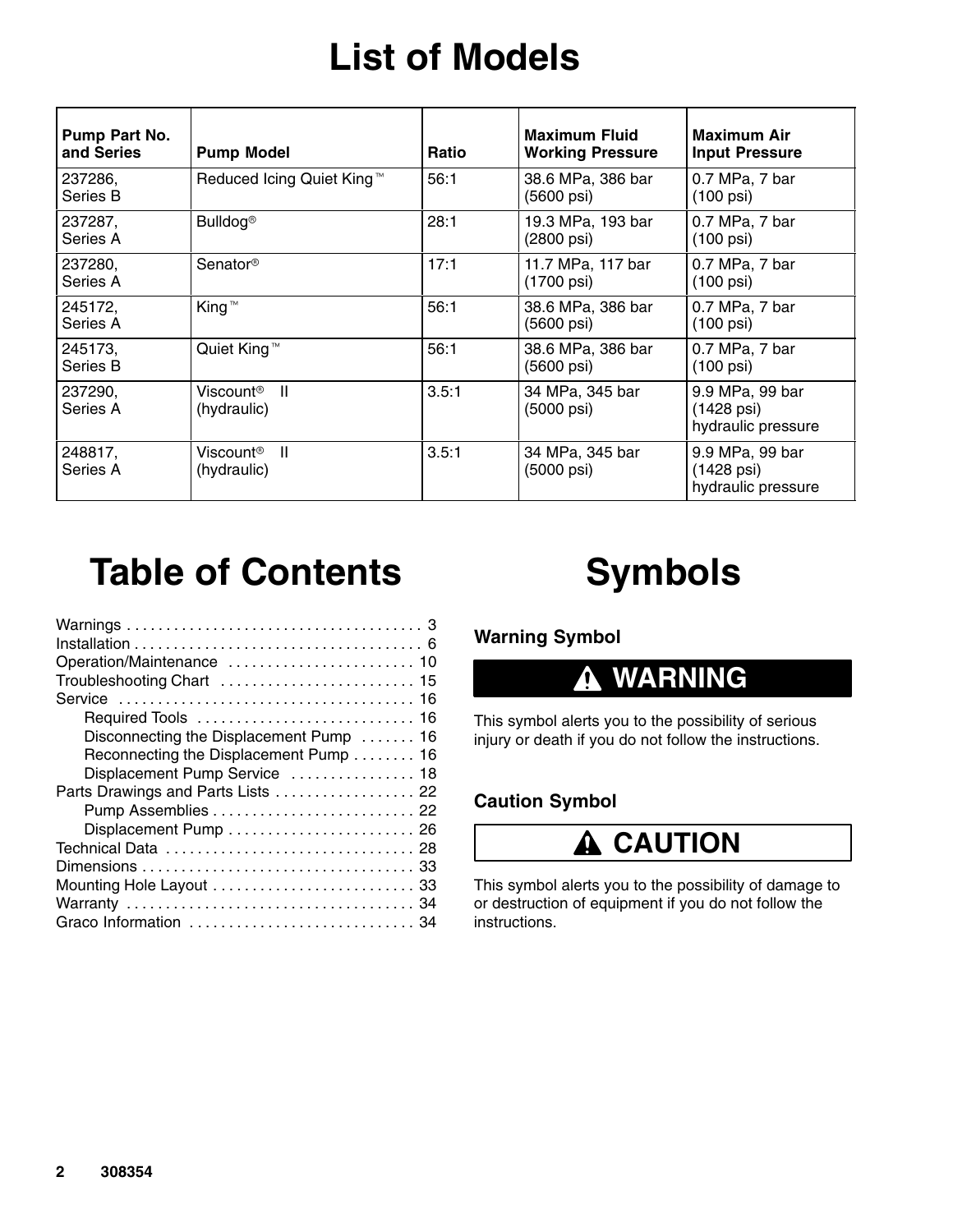#### **WARNING ↑**

#### **EQUIPMENT MISUSE HAZARD**

Equipment misuse can cause the equipment to rupture or malfunction and result in serious injury.

#### **INSTRUCTIONS**

- This equipment is for professional use only.
- Read all instruction manuals, tags, and labels before operating the equipment.
- Use the equipment only for its intended purpose. If you are not sure, contact your Graco distributor.
- Do not alter or modify this equipment.
- Check equipment daily. Repair or replace worn or damaged parts immediately.
- Do not exceed the maximum working pressure of the lowest rated system component. Refer to the **Technical Data** on pages 28–30 for the maximum working pressure of this equipment.
- Use fluids and solvents which are compatible with the equipment wetted parts. Refer to the **Technical Data** section of all equipment manuals. Read the fluid and solvent manufacturer's warnings.
- Do not use hoses to pull equipment.
- Route hoses away from traffic areas, sharp edges, moving parts, and hot surfaces. Do not expose Graco hoses to temperatures above 82°C (180°F) or below  $-40^{\circ}$ C ( $-40^{\circ}$ F).
- Wear hearing protection when operating this equipment.
- Do not lift pressurized equipment.
- Comply with all applicable local, state, and national fire, electrical, and safety regulations.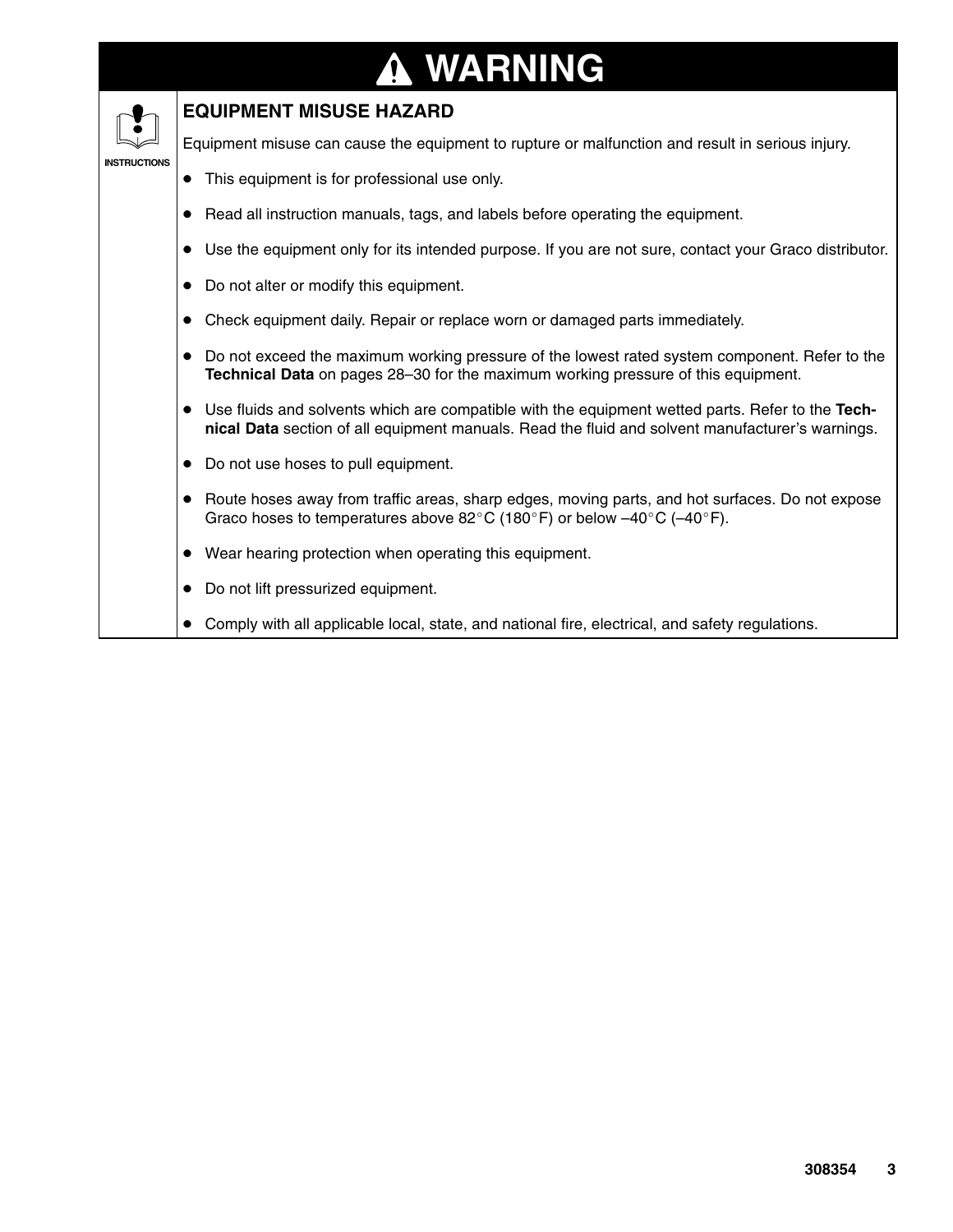# **WARNING**



### **SKIN INJECTION HAZARD**

Spray from the gun, leaks or ruptured components can inject fluid into your body and cause extremely serious injury, including the need for amputation. Fluid splashed in the eyes or on the skin can also cause serious injury.

- 
- Fluid injected into the skin might look like just a cut, but it is a serious injury. **Get immediate surgical treatment.**
- Do not point the gun at anyone or at any part of the body.
- Do not put your hand or fingers over the spray tip.
- Do not stop or deflect leaks with your hand, body, glove or rag.
- Do not "blow back" fluid; this is not an air spray system.
- Always have the tip guard and the trigger guard on the gun when spraying.
- Check the gun diffuser operation weekly. Refer to the gun manual.
- Be sure the gun trigger safety operates before spraying.
- Lock the gun trigger safety when you stop spraying.
- Follow the **Pressure Relief Procedure** on page 10 if the spray tip clogs and before cleaning, checking or servicing the equipment.
- Tighten all fluid connections before operating the equipment.
- Check the hoses, tubes, and couplings daily. Replace worn or damaged parts immediately. Do not repair high pressure couplings; you must replace the entire hose.
- Fluid hoses must have spring guards on both ends, to help protect them from rupture caused by kinks or bends near the couplings.

#### **MOVING PARTS HAZARD**

Moving parts, such as the air motor piston, can pinch or amputate your fingers.

- Keep clear of all moving parts when starting or operating the pump.
- Before servicing the equipment, follow the **Pressure Relief Procedure** on page 10 to prevent the equipment from starting unexpectedly.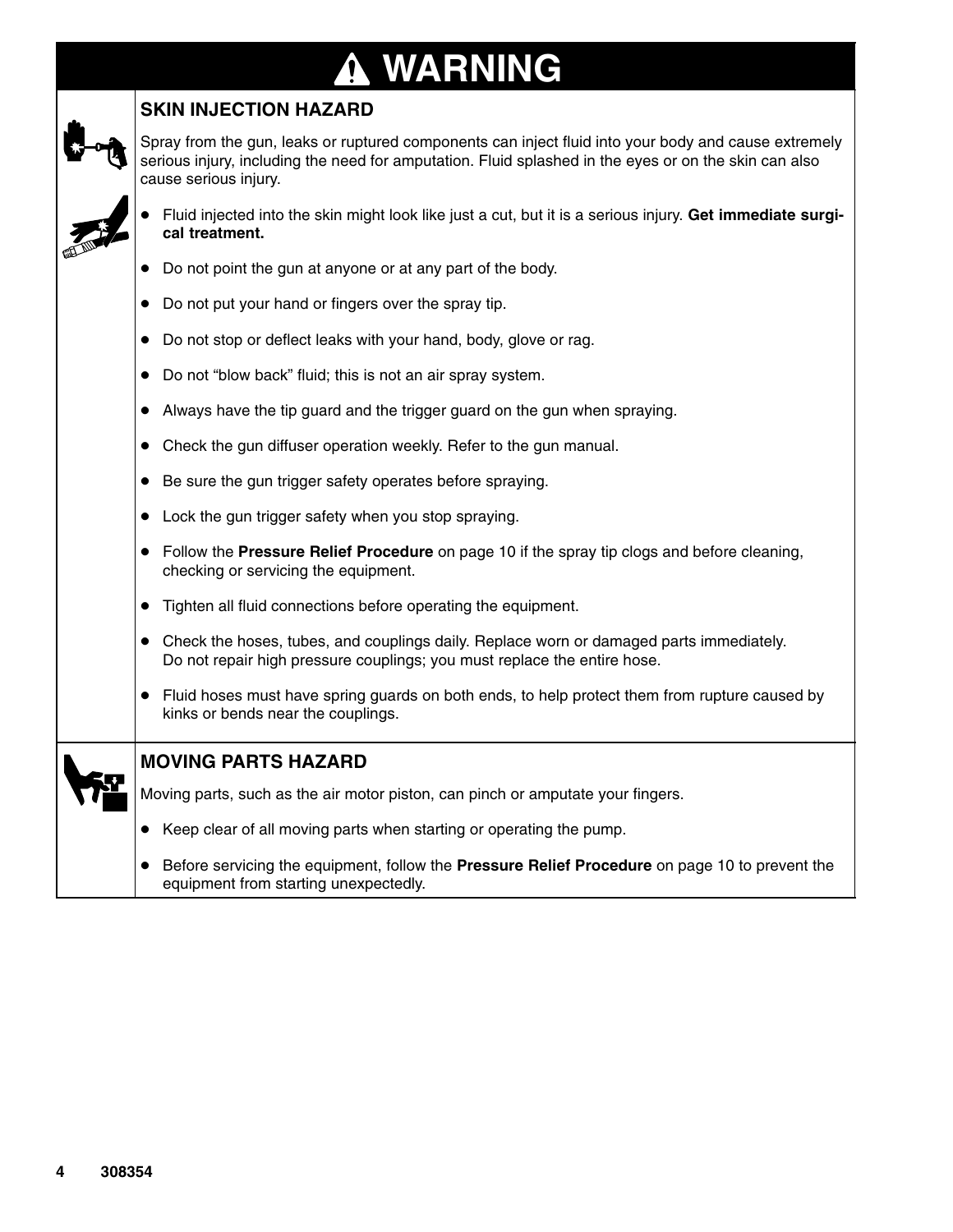#### **WARNING N**



#### **FIRE AND EXPLOSION HAZARD**

Improper grounding, poor ventilation, open flames or sparks can cause a hazardous condition and result in a fire or explosion and serious injury.

- Ground the equipment and the object being sprayed. Refer to **Grounding** on page 6.
- If there is any static sparking or you feel an electric shock while using this equipment, stop spray**ing immediately.** Do not use the equipment until you identify and correct the problem.
- Provide fresh air ventilation to avoid the buildup of flammable fumes from solvents or the fluid being sprayed.
- Keep the spray area free of debris, including solvent, rags, and gasoline.
- Electrically disconnect all equipment in the spray area.
- Extinguish all open flames or pilot lights in the spray area.
- Do not smoke in the spray area.
- Do not turn on or off any light switch in the spray area while operating or if fumes are present.
- Do not operate a gasoline engine in the spray area.

|  | <b>TOXIC FLUID HAZARD</b> |
|--|---------------------------|
|  |                           |

Hazardous fluid or toxic fumes can cause serious injury or death if splashed in the eyes or on the skin, inhaled, or swallowed.

- Know the specific hazards of the fluid you are using.
- Store hazardous fluid in an approved container. Dispose of hazardous fluid according to all local, state and national guidelines.
- Always wear protective eyewear, gloves, clothing and respirator as recommended by the fluid and solvent manufacturer.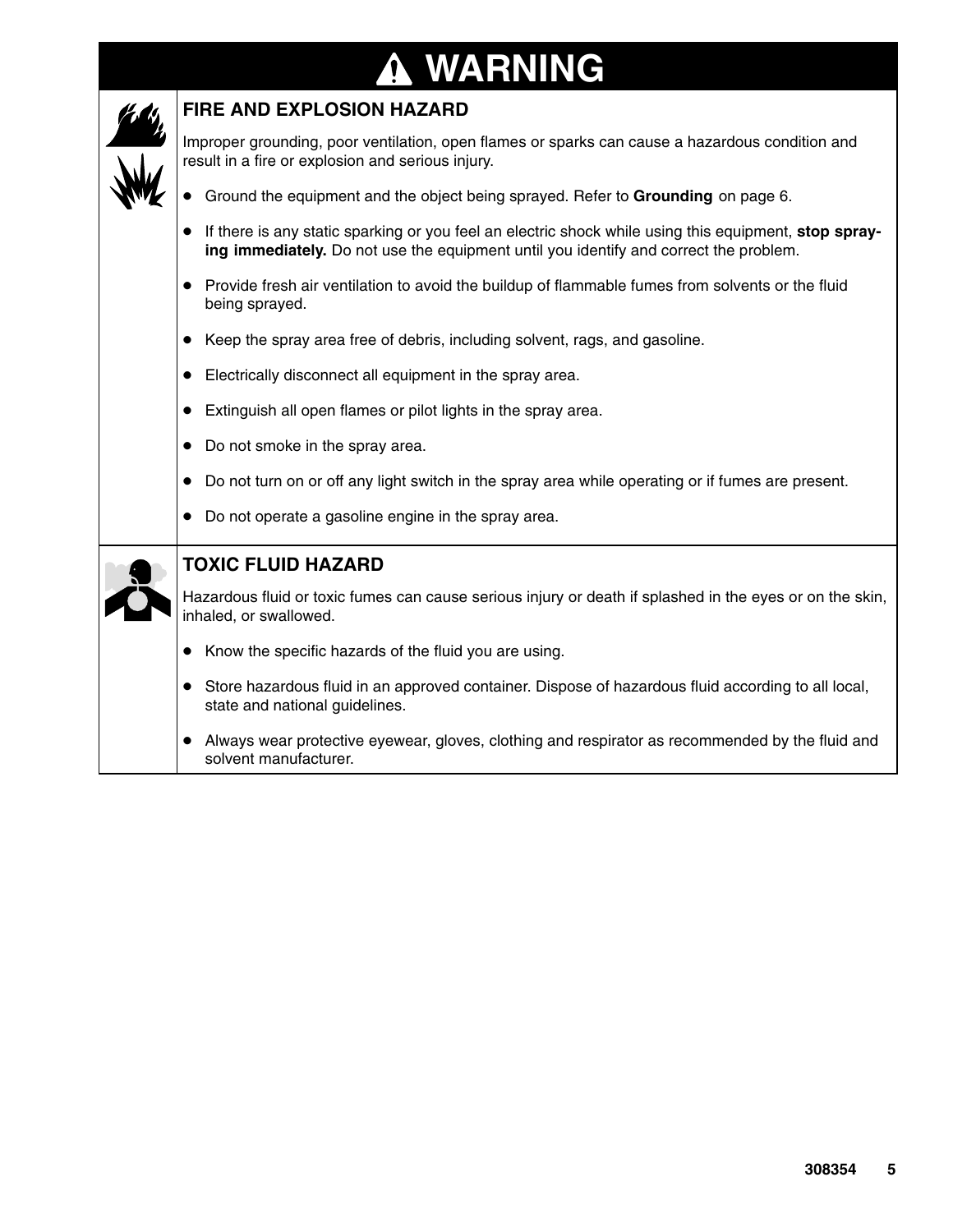#### **General Information**

**NOTE:** Reference numbers and letters in parentheses in the text refer to the callouts in the figures and the parts drawing.

**NOTE:** Always use Genuine Graco Parts and Accessories, available from your Graco distributor. Refer to Product Data Sheet, Form No. 305715 (Senator Pumps), Form No. 305716 (Bulldog Pumps), and Form No. 305717 (King Pumps). If you supply your own accessories, be sure they are adequately sized and pressure rated for your system.

### **Grounding**



### **WARNING**

**FIRE AND EXPLOSION HAZARD** Before operating the pump, ground the system as explained below. Also read the section **FIRE OR EXPLOSION HAZ-ARD** on page 5.

1. *King Pumps:* use a ground wire and clamp. See Fig. 1. Remove the ground screw (Z) and insert through eye of ring terminal at the end of ground wire (Y). Fasten ground screw back onto pump and tighten securely. Connect the other end of ground wire to a true earth ground. Order Part No. 222011 Ground Wire and Clamp.

*All Other Pumps:* use a ground wire and clamp. See Fig. 2. Loosen the grounding lug locknut (W) and washer  $(X)$ . Insert one end of a 1.5 mm<sup>2</sup> (12) ga) minimum ground wire (Y) into the slot in lug (Z) and tighten the locknut securely. Connect the other end of the wire to a true earth ground. Order Part No. 237569 Ground Wire and Clamp.





**Fig. 2**

2. *Air and fluid hoses:* use only electrically conductive hoses.

0864

- 3. *Air compressor:* follow manufacturer's recommendations.
- 4. *Spray gun:* ground through connection to a properly grounded fluid hose and pump.
- 5. *Fluid supply container:* follow your local code.
- 6. *Object being sprayed:* follow your local code.
- 7. *Solvent pails used when flushing:* follow your local code. Use only metal pails, which are conductive, placed on a grounded surface. Do not place the pail on a nonconductive surface, such as paper or cardboard, which interrupts the grounding continuity.
- 8. *To maintain grounding continuity when flushing or relieving pressure*, hold a metal part of the spray gun firmly to the side of a grounded *metal* pail, then trigger the gun.

#### **System Accessories**

Fig. 3 is only a guide for selecting and installing system components and accessories. Contact your Graco distributor for assistance in designing a system to suit your particular needs.

#### **Air and Fluid Hoses**

Be sure all air hoses (H) and fluid hoses (N and P) are properly sized and pressure-rated for your system. Use only electrically conductive hoses. Fluid hoses must have spring guards on both ends. Use a whip hose (P) and a swivel (R) between the main fluid hose (N) and the gun (S) to allow freer gun movement.

#### **Mounting Accessories**

Mount the pump (A) to suit the type of installation planned. Fig. 3 illustrates a wall mount system. Pump dimensions and the mounting hole layout are shown on page 33.

If you are using a floor stand, refer to its separate manual for installation and operation instructions.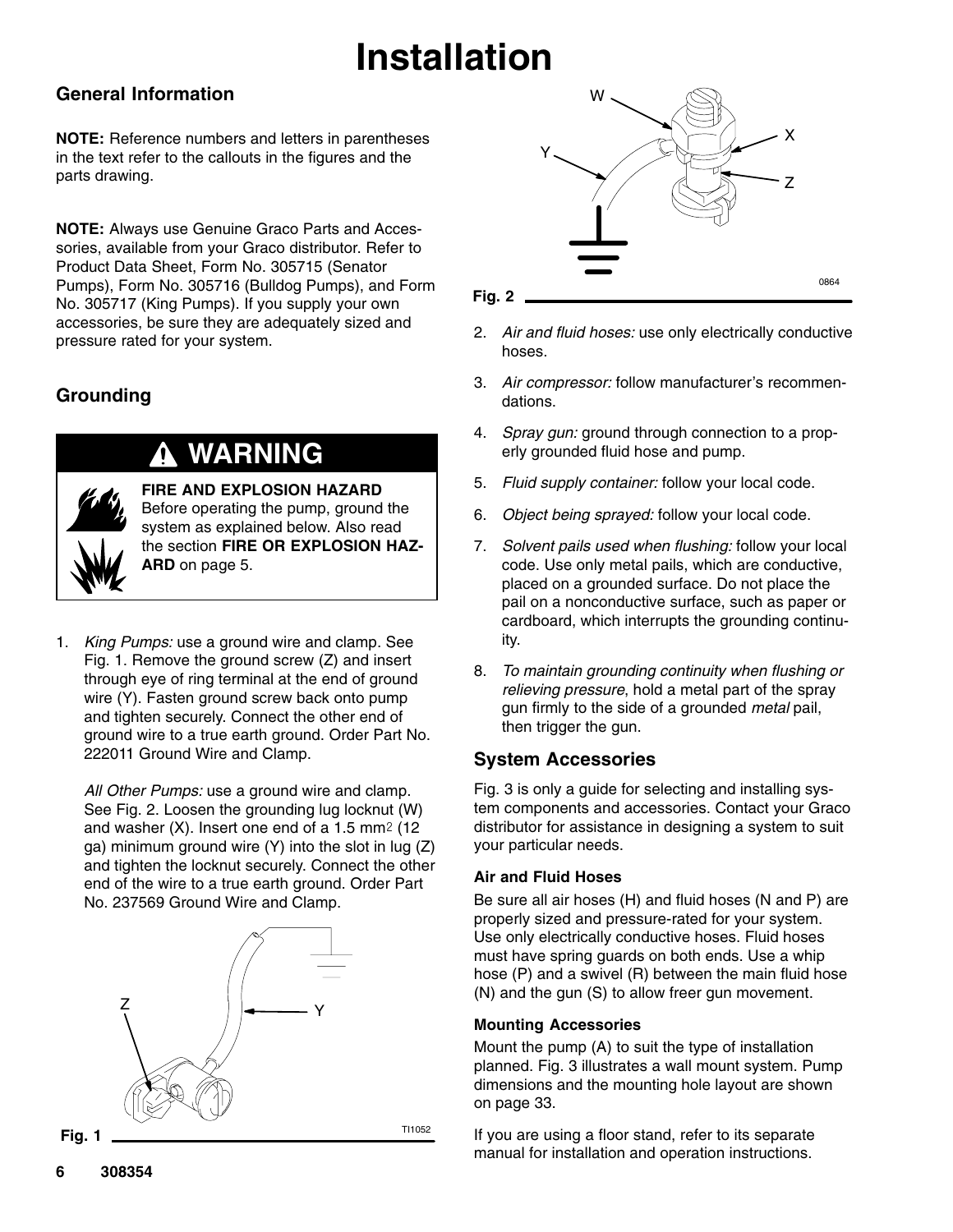### **System Accessories (continued)**

### **WARNING**

A bleed-type master air valve (E) and a fluid drain valve (M) are required in your system. These accessories help reduce the risk of serious injury, including fluid injection and splashing of fluid in the eyes or on the skin, and injury from moving parts if you are adjusting or repairing the pump.

The bleed-type master air valve relieves air trapped between this valve and the pump after the air is shut off. Trapped air can cause the pump to cycle unexpectedly. Locate the valve close to the pump. Order Part No. 107141.

A fluid drain valve (M) helps reduce the risk of serious bodily injury, including fluid injection and splashing of fluid in the eyes or on the skin, and injury from moving parts if you are adjusting or repairing the pump.

The fluid drain valve assists in relieving fluid pressure in the displacement pump, hose, and gun. Triggering the gun to relieve pressure may not be sufficient. Order Part No. 210658.

#### **Air Line Accessories**

Install the following accessories in the locations shown in Fig. 3, using adapters as necessary:

- **An air line lubricator (D)** provides automatic air motor lubrication.
- **A bleed-type master air valve (E)** is required in your system to relieve air trapped between it and the air motor when the valve is closed (see the **WARNING** above). Be sure the bleed valve is easily accessible from the pump, and is located **downstream** from the air regulator.
- **An air regulator (F)** controls pump speed and outlet pressure by adjusting the air pressure to the pump. Locate the regulator close to the pump, but **upstream** from the bleed-type master air valve.
- **A pump runaway valve (C**) senses when the pump is running too fast and automatically shuts off the air to the motor. A pump which runs too fast can be seriously damaged.
- **An air manifold (G)** has a 3/4 npsm(f) swivel air inlet. It mounts to the pump support bracket, and provides ports for connecting lines to air-powered accessories.
- **An air line filter (J)** removes harmful dirt and moisture from the compressed air supply. Also, install a **drain valve (W)** at the bottom of each air line drop, to drain off moisture.
- **A second bleed-type air valve (K)** isolates the air line accessories for servicing. Locate upstream from all other air line accessories.

#### **Fluid Line Accessories**

Install the following accessories in the locations shown in Fig. 3, using adapters as necessary:

- **A fluid filter (L)** with a 60 mesh (250 micron) stainless steel element, to filter particles from the fluid as it leaves the pump.
- **A fluid drain valve (M),** which is required in your system, helps relieve fluid pressure in the hose and gun (see the **WARNING** at left).
- **A gun (S)** dispenses the fluid. The gun shown in Fig. 3 is an airless spray gun for light to medium viscosity fluids.
- **A gun swivel (R)** allows freer gun movement.
- **A suction kit (T)** allows the pump to draw fluid from a supply container.

### **A CAUTION**

To prevent intake valve damage, always apply PTFE tape to the female threads of the intake valve before connecting a suction hose or fitting to the intake.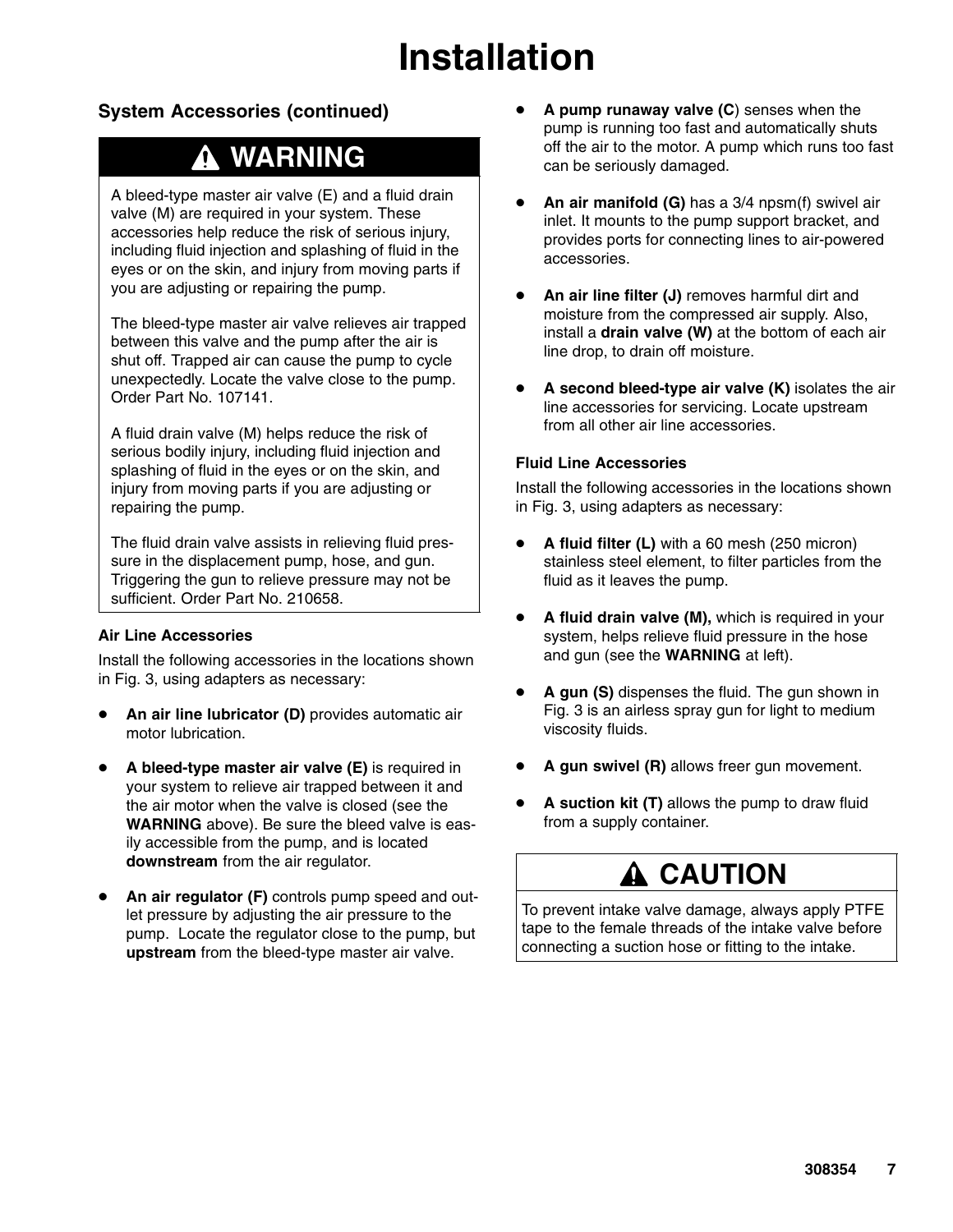#### **TYPICAL INSTALLATION**

**H** Electrically Conductive Air Supply Hose

#### **KEY**

- **A** Pump
- 
- **B** Wall Bracket<br>**C** Pump Runaw **C** Pump Runaway Valve<br>**D** Air Line Lubricator
- **Air Line Lubricator**
- **E** Bleed-Type Master Air Valve
- (required, for pump) **F** Pump Air Regulator
- **G** Air Manifold
- **K** Bleed-Type Master Air Valve (for accessories)
- **L** Fluid Filter<br>**M** Fluid Drain

**J** Air Line Filter

- **Fluid Drain Valve (required)**
- **N** Electrically Conductive Fluid Supply Hose
- **P** Fluid Whip Hose
- **R** Gun Swivel<br>**S** Airless Spra
	- **S** Airless Spray Gun
- **T** Suction Kit
- **Y** Ground Wire and Clamp (required; see page 6 for installation instructions)
- **W** Air Line Drain Valve

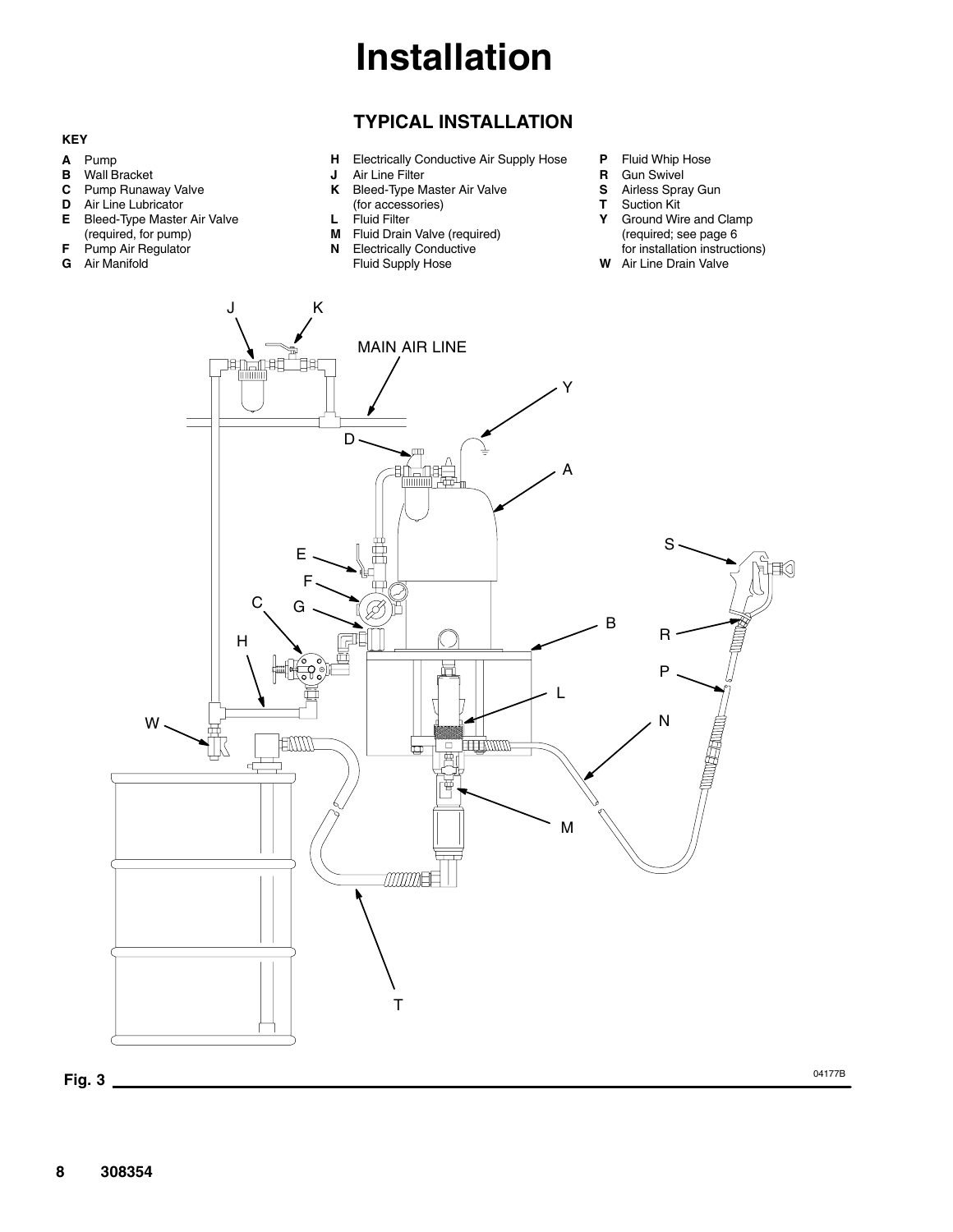### **(HYDRAULIC-POWERED PUMPS)**

#### **Fluid Line Accessories**

Install the following accessories in the locations shown in Fig. 4, using adapters as necessary:

- **A fluid filter (L)** with a 60 mesh (250 micron) stainless steel element, to filter particles from the fluid as it leaves the pump.
- **A fluid drain valve (M),** which is required in your system, helps relieve fluid pressure in the hose and gun (see the **WARNING** on page 7).
- **A gun (S)** dispenses the fluid. The gun shown in Fig. 4 is an airless spray gun for light to medium viscosity fluids.
- **A gun swivel (R)** allows freer gun movement.
- **A suction kit (T)** allows the pump to draw fluid from a supply container.

#### **TYPICAL HYDRAULIC-POWERED INSTALLATIONKEY A** Pump **Wall Bracket C** Hydraulic Supply Line **D** Hydraulic Return Line **E** Drain Line (from pressure reducing valve) **F** Pressure Gauge **G** Flow Control Valve **H** Pressure Reducing Valve J H F V S **J** Accumulator **K** Drain Line (from motor drip pan) A **L** Fluid Filter **M** Fluid Drain Valve (required) ∎ে **N** Electrically Conductive Fluid Supply Hose ∏tn⊟B **P** Fluid Whip Hose **R** Gun Swivel E R Y **S** Airless Spray Gun<br>**T** Drum Suction Kit **Drum Suction Kit**  $\mathbf{U}$ **U** Hydraulic Supply Line Shutoff Valve P **V** Hydraulic Return Line Shutoff Valve L G **Y** Ground Wire (required, see page 6 for installation instructions) B **AA** Hydraulic Return Line Filter N HYDRAULIC  $\cap$ POWER SUPPLY **mana mana** o 邮邮 M  $\mathsf{D}$ K AA T DRAINAGE CONTAINER 200 LITER (55 GAL.) DRUM 04582B **Fig. 4**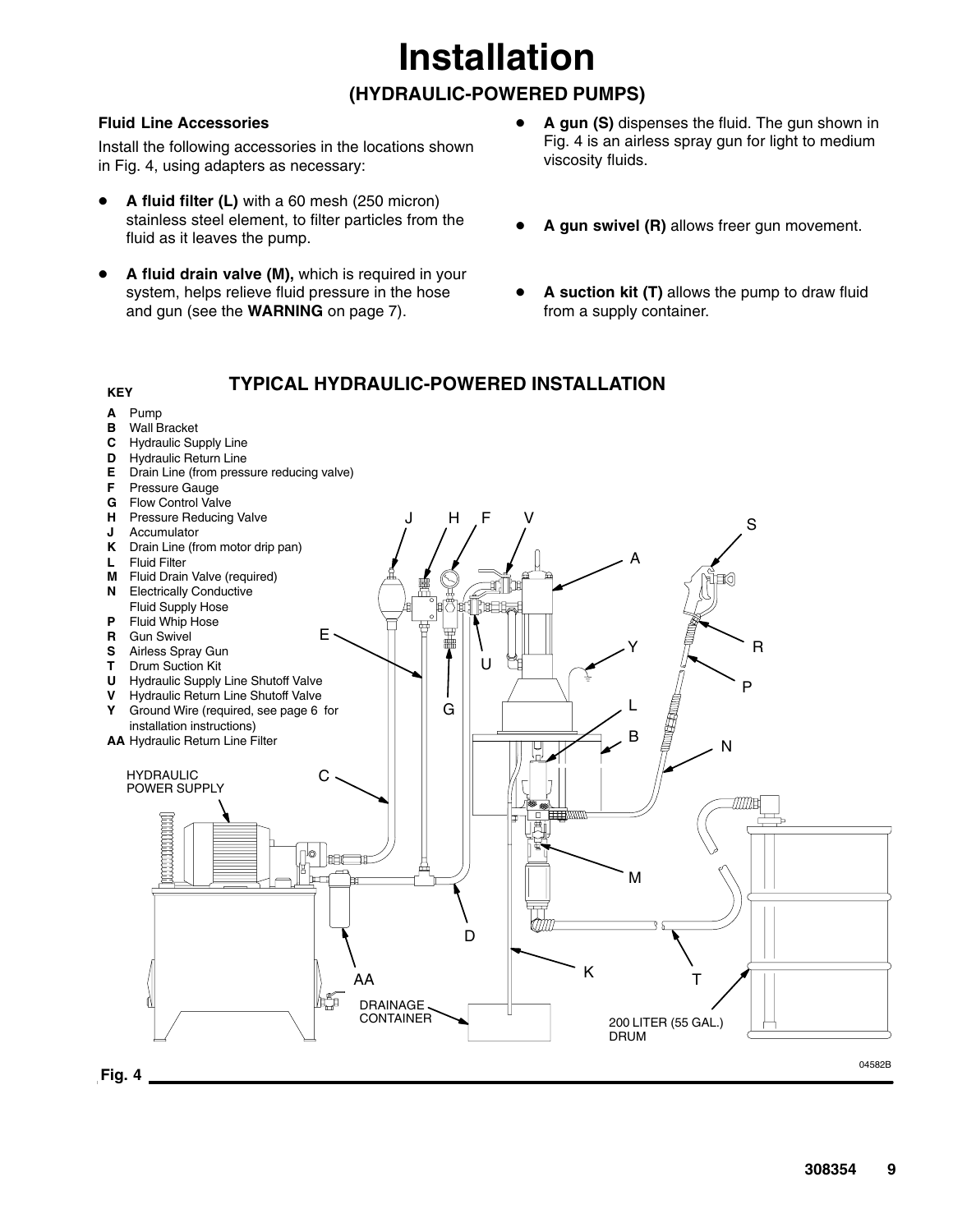#### **Pressure Relief Procedure**

### **WARNING**

#### **SKIN INJECTION HAZARD**

The system pressure must be manually relieved to prevent the system from starting or spraying accidentally. Fluid under high pressure can be injected through the skin and cause serious injury. To reduce the risk of an injury from injection, splashing fluid, or moving parts, follow the **Pressure Relief Procedure** whenever you:

- are instructed to relieve the pressure,
- stop spraying,
- check or service any of the system equipment,
- or install or clean the spray tips.
- 1. Lock the gun/valve trigger safety.
- 2. Shut off the air supply to the pump.
- 3. Close the bleed-type master air valve (required in your system).
- 4. Unlock the gun/valve trigger safety.
- 5. Hold a metal part of the gun firmly to the side of a grounded metal pail, and trigger the gun to relieve pressure.
- 6. Lock the gun/valve trigger safety.
- 7. Open the drain valve (required in your system), having a container ready to catch the drainage.
- 8. Leave the drain valve open until you are ready to spray again.

*If you suspect that the spray tip or hose is completely clogged, or that pressure has not been fully relieved after following the steps above, very slowly* loosen the tip guard retaining nut or hose end coupling and relieve pressure gradually, then loosen completely. Now clear the tip or hose.

#### **Packing Nut/Wet-Cup**

Before starting, fill the packing nut (2) 1/3 full with Graco Throat Seal Liquid (TSL) or compatible solvent. See Fig. 5.

### **WARNING**

To reduce the risk of serious injury whenever you are instructed to relieve pressure, always follow the **Pressure Relief Procedure** at left.

The packing nut is torqued at the factory and is ready for operation. If it becomes loose and there is leaking from the throat packings, **relieve the pressure,** then torque the nut to 136–149 N.m (100–110 ft-lb) using the supplied wrench (110). Do this whenever necessary. Do not overtighten the packing nut.

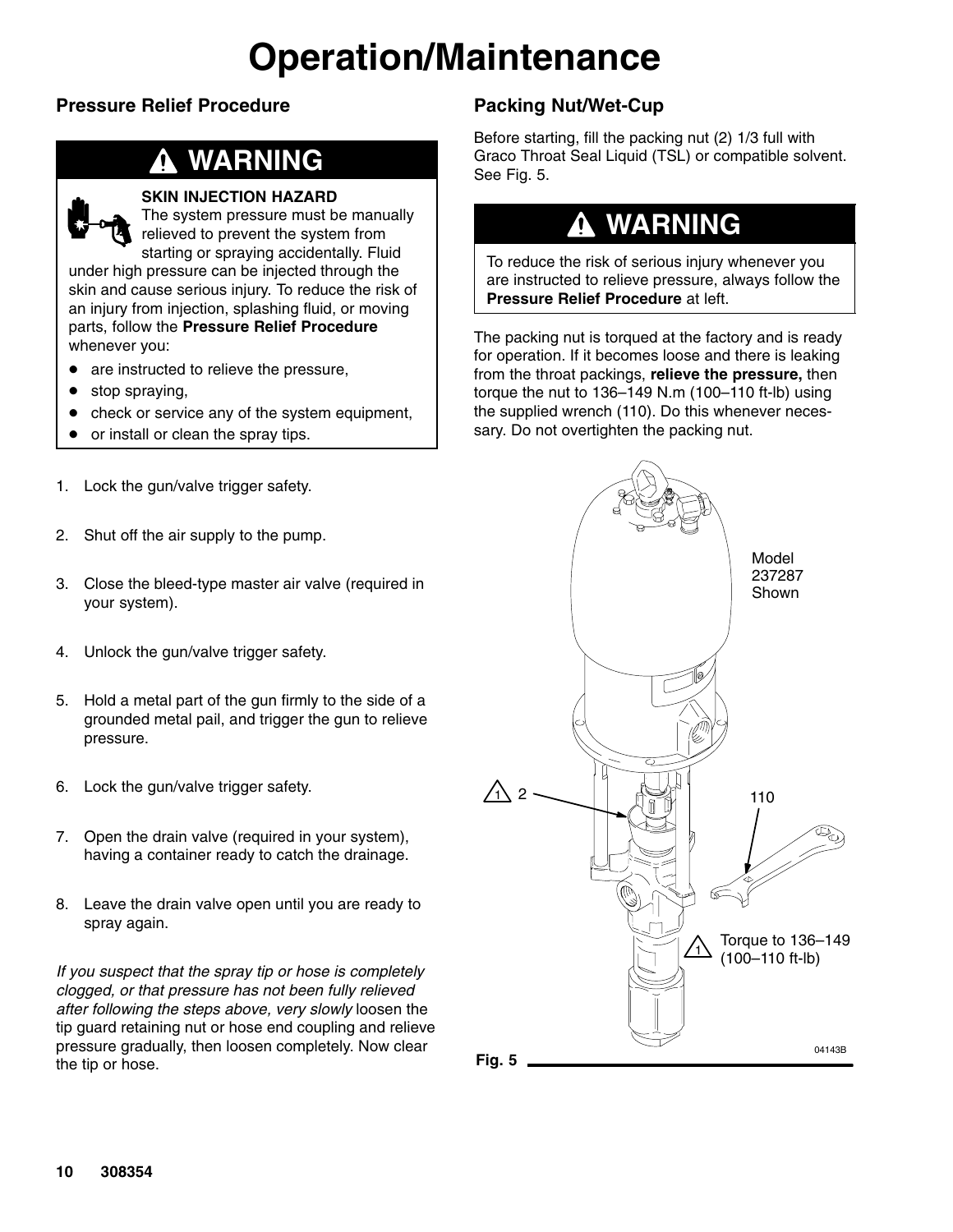#### **Flush the Pump Before First Use**

The pump is tested with lightweight oil, which is left in to protect the pump parts. If the fluid you are using may be contaminated by the oil, flush it out with a compatible solvent. See **Flushing** on page 12.

#### **Starting and Adjusting the Pump**

1. See Fig. 3. Connect the suction kit (T) to the pump's fluid inlet. Place the tube into the fluid supply.

## **CAUTION**

To prevent intake valve damage, always apply PTFE tape to the female threads of the intake valve before connecting a suction hose or fitting to the intake.

- 2. Close the air regulator (F).
- 3. Open the pump's bleed-type master air valve (E).
- 4. Hold a metal part of the gun (S) firmly to the side of a grounded metal pail and hold the trigger open.
- 5. Slowly open the regulator until the pump starts.
- 6. Cycle the pump slowly until all air is pushed out and the pump and hoses are fully primed.
- 7. Release the gun trigger and lock the trigger safety. The pump should stall against pressure.
- 8. If the pump fails to prime properly, open the drain valve (M). Use the drain valve as a priming valve until the fluid flows from the valve. Close the valve.

**NOTE:** When changing fluid containers with the hose and gun already primed, open the drain valve (M) to help prime the pump and vent air before it enters the hose. Close the drain valve when all air is eliminated.

## **A CAUTION**

Do not allow the pump to run dry. It will quickly accelerate to a high speed, causing damage. If your pump is running too fast, stop it immediately and check the fluid supply. If the container is empty and air has been pumped into the lines, refill the container and prime the pump and the lines, or flush and leave it filled with a compatible solvent. Eliminate all air from the fluid system.

9. With the pump and lines primed, and with adequate air pressure and volume supplied, the pump will start and stop as you open and close the gun. In a circulating system, the pump will speed up or slow down on demand, until the air supply is shut off.

### **WARNING**

#### **COMPONENT RUPTURE HAZARD**

To reduce the risk of overpressurizing your system, which could cause compo-

nent rupture and serious injury, *never exceed the specified Maximum Incoming Air Pressure to the pump* (see the **Technical Data,** on pages 28–30).

10. Use the air regulator (F) to control pump speed and fluid pressure. Always use the lowest air pressure necessary to get the desired results. Higher pressures cause premature tip and pump wear.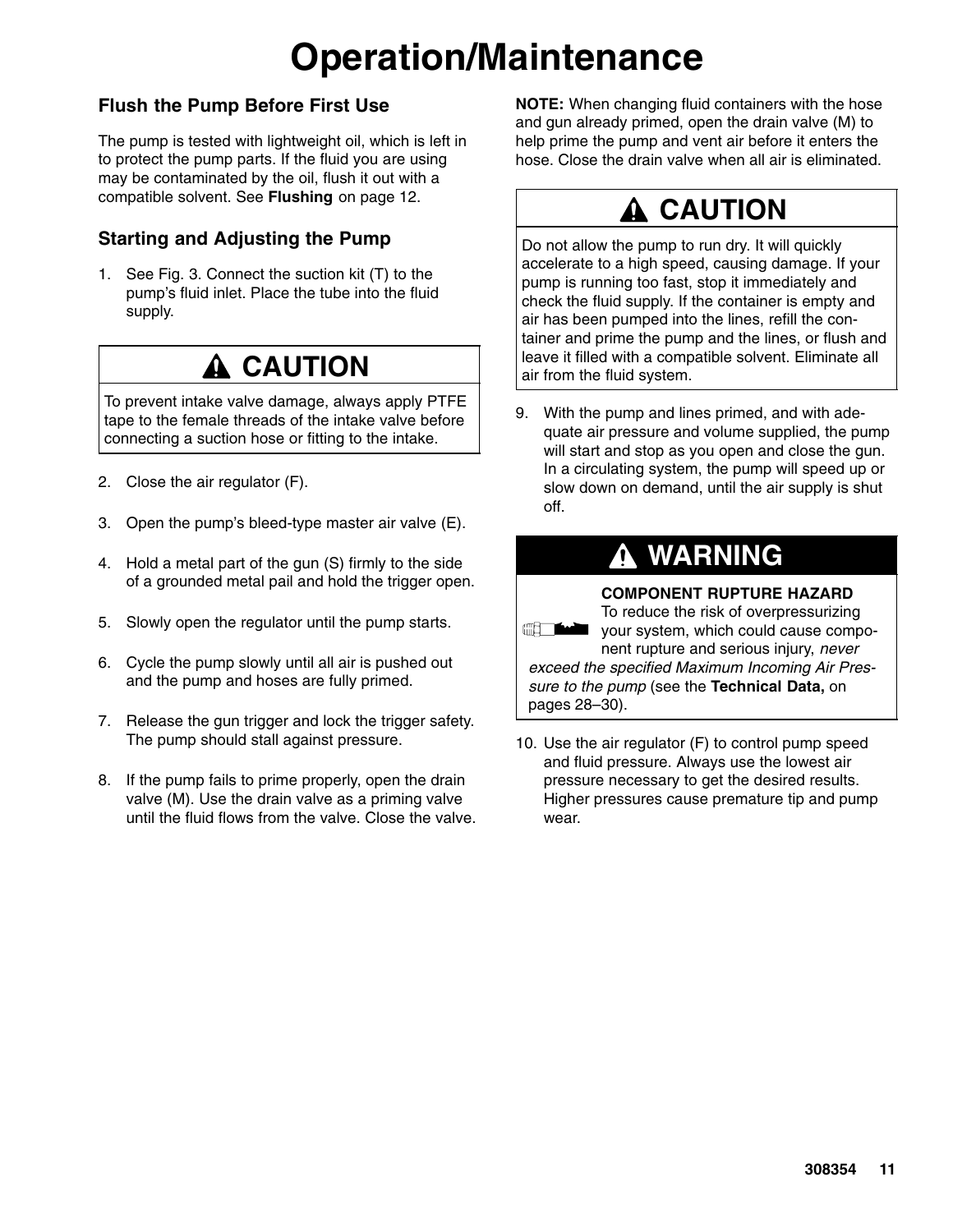#### **Shutdown and Care of the Pump**

### **WARNING**

To reduce the risk of serious injury whenever you are instructed to relieve pressure, always follow the **Pressure Relief Procedure** on page 10.

For overnight shutdown, stop the pump at the bottom of its stroke to prevent fluid from drying on the exposed displacement rod and damaging the throat packings. **Relieve the pressure.**

Always flush the pump before the fluid dries on the displacement rod. See **Flushing** below.

### **Flushing**



### **WARNING**

**FIRE AND EXPLOSION HAZARD** Before flushing, read the section **FIRE OR EXPLOSION HAZARD** on page 5. Be sure the entire system and flushing pails are properly grounded. Refer to **Grounding** on page 6.

Flush with a fluid that is compatible with the fluid you are pumping and with the wetted parts in your system. Check with your fluid manufacturer or supplier for recommended flushing fluids and flushing frequency. Always flush the pump before fluid dries on the displacement rod.

### **WARNING**

To reduce the risk of serious injury whenever you are instructed to relieve pressure, always follow the **Pressure Relief Procedure** on page 10.

- 1. **Relieve the pressure.**
- 2. Remove the spray tip from the gun.
- 3. Hold a metal part of the gun firmly to the side of a grounded *metal* pail.
- 4. Start the pump. Always use the lowest possible fluid pressure when flushing.
- 5. Trigger the gun.
- 6. Flush the system until clear solvent flows from the gun.
- 7. **Relieve the pressure.**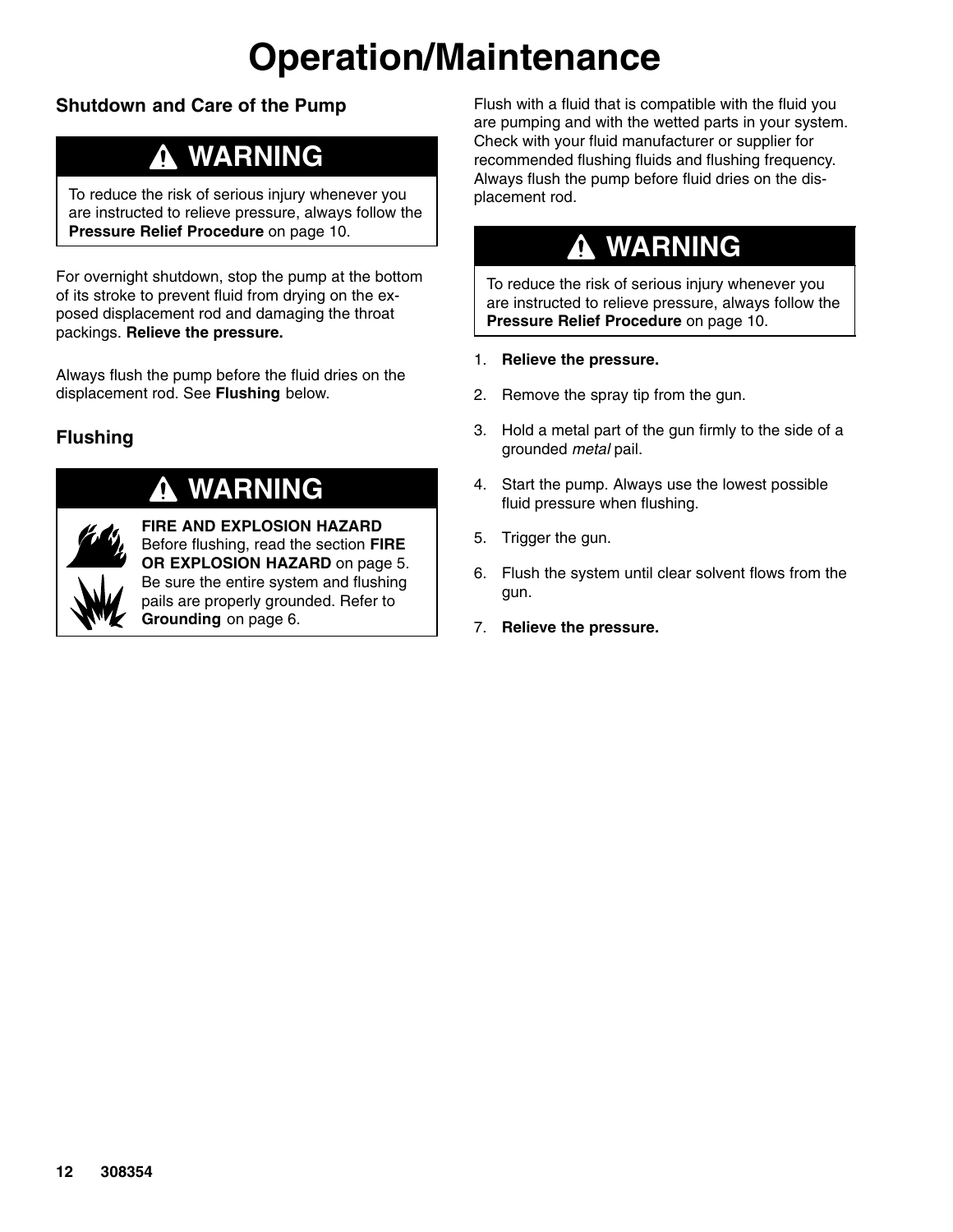### **(HYDRAULIC-POWERED PUMPS)**

#### **Flush the Pump Before First Use**

The pump is tested with lightweight oil, which is left in to protect the pump parts. If the fluid you are using may be contaminated by the oil, flush it out with a compatible solvent. See **Flushing** on page 14.

### **Starting and Adjusting the Pump**

- 1. Refer to Fig. 4 on page 9. Connect the suction kit (T) to the pump's fluid inlet, and place the tube into the fluid supply.
- 2. Check the hydraulic fluid level before each use, and add fluid as necessary.
- 3. Make certain that the supply line shutoff valve (U) and the return line shutoff valve (V) are closed.
- 4. Start the hydraulic power supply.
- 5. Hold a metal part of the gun (S) firmly to the side of a grounded metal pail and hold the trigger open.
- 6. Open the return line shutoff valve (V) *first,* then slowly open the supply line shutoff valve (U).
- 7. Cycle the pump slowly until all air is pushed out and the pump and hoses are fully primed.
- 8. Release the gun trigger and lock the trigger safety. The pump should stall against pressure.
- 9. If the pump fails to prime properly, open the drain valve (M). Use the drain valve as a priming valve until the fluid flows from the valve. Close the valve.

**NOTE:** When changing fluid containers with the hose and gun already primed, open the drain valve (M) to help prime the pump and vent air before it enters the hose. Close the drain valve when all air is eliminated.

- 10. With the pump and lines primed, and with adequate hydraulic volume supplied, the pump will start and stop as you open and close the gun. In a circulating system, the pump will speed up or slow down on demand, until the hydraulic power supply is shut off.
- 11. Use the fluid pressure gauge (F) and flow control valve (G) to control the pump speed and the fluid outlet pressure. Always use the lowest hydraulic flow and pressure necessary to get the desired results. Higher pressures cause premature tip/nozzle and pump wear.

### **WARNING**

#### **COMPONENT RUPTURE HAZARD**

To reduce the risk of overpressurizing your system, which could cause component rupture and serious injury, *never exceed the specified Maximum Incoming Air Pressure to the pump* (see the **Technical Data** on page 31).

To prevent overpressurizing the hydraulic motor or its seals, always shut off the supply line valve (U) *first*, then shut off the return line valve (V).

### **A CAUTION**

Do not allow the hydraulic oil temperature to exceed  $54^{\circ}$ C (130 $^{\circ}$ F). The pump seals will wear faster and leakage may occur if the pump is operated at higher oil temperatures.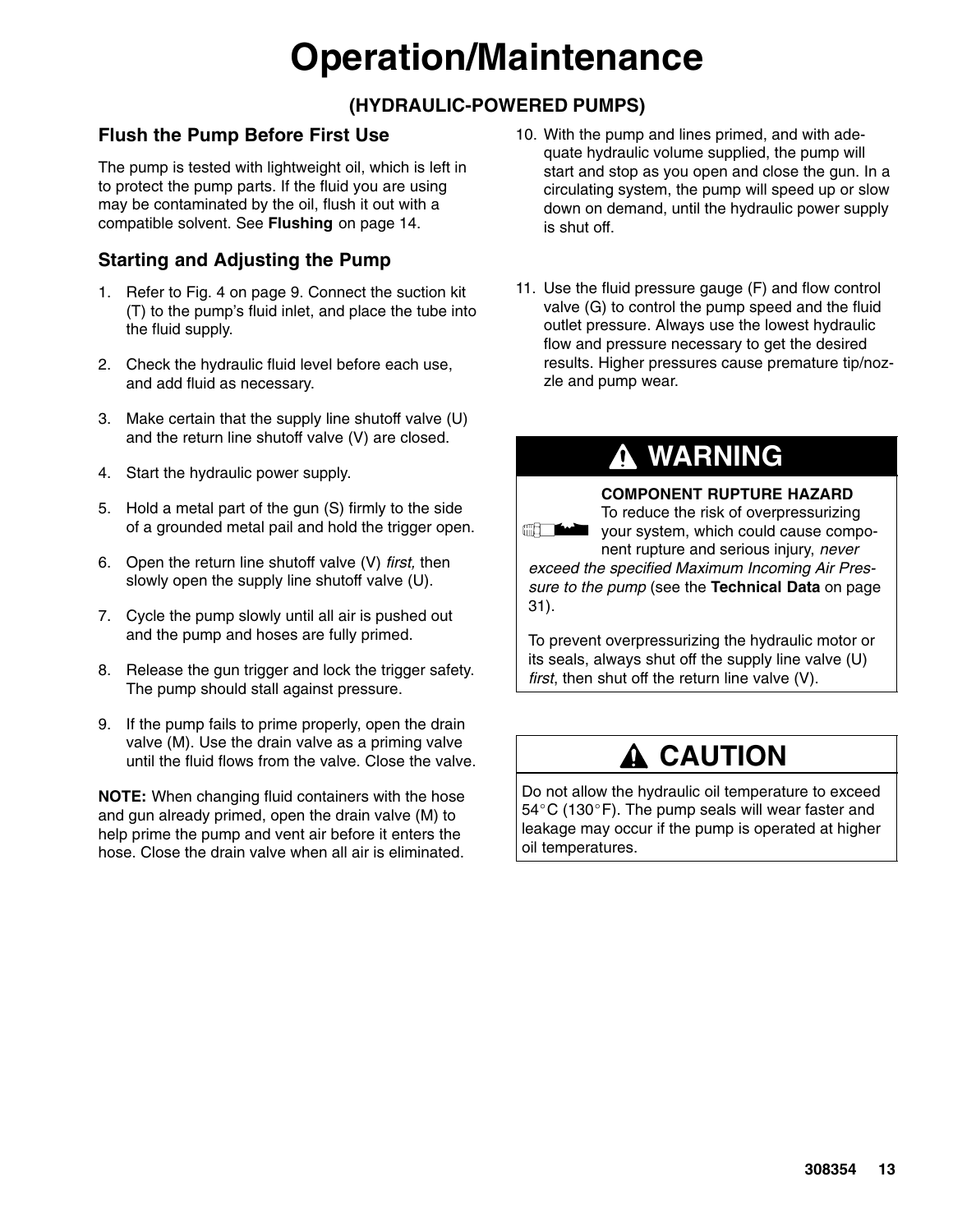### **(HYDRAULIC-POWERED PUMPS)**

### **Shutdown and Care of the Pump**

### **WARNING**

To reduce the risk of serious injury whenever you are instructed to relieve pressure, always follow the **Pressure Relief Procedure** on page 10.

For overnight shutdown, stop the pump at the bottom of its stroke to prevent fluid from drying on the exposed displacement rod and damaging the throat packings. **Relieve the pressure.**

Always flush the pump before the fluid dries on the displacement rod. See **Flushing** below.

### **Flushing**

### **WARNING**

**FIRE AND EXPLOSION HAZARD** Before flushing, read the section **FIRE AND EXPLOSION HAZARD** on page 5. Be sure the entire system and flushing pails are properly grounded. Refer to **Grounding** on page 6.

Flush with a fluid that is compatible with the fluid you are pumping and with the wetted parts in your system. Check with your fluid manufacturer or supplier for recommended flushing fluids and flushing frequency. Always flush the pump before fluid dries on the displacement rod.

## **A CAUTION**

Never leave water or water-base fluid in the pump overnight. If you are pumping water-base fluid, flush with water first, then with a rust inhibitor such as mineral spirits. Relieve the pressure, but leave the rust inhibitor in the pump to protect the parts from corrosion.

## **WARNING**

To reduce the risk of serious injury whenever you are instructed to relieve pressure, always follow the **Pressure Relief Procedure** on page 10.

- 1. **Relieve the pressure.**
- 2. Remove the spray tip from the gun.
- 3. Hold a metal part of the gun firmly to the side of a grounded *metal* pail.
- 4. Start the pump. Always use the lowest possible fluid pressure when flushing.
- 5. Trigger the gun.
- 6. Flush the system until clear solvent flows from the gun.
- 7. **Relieve the pressure.**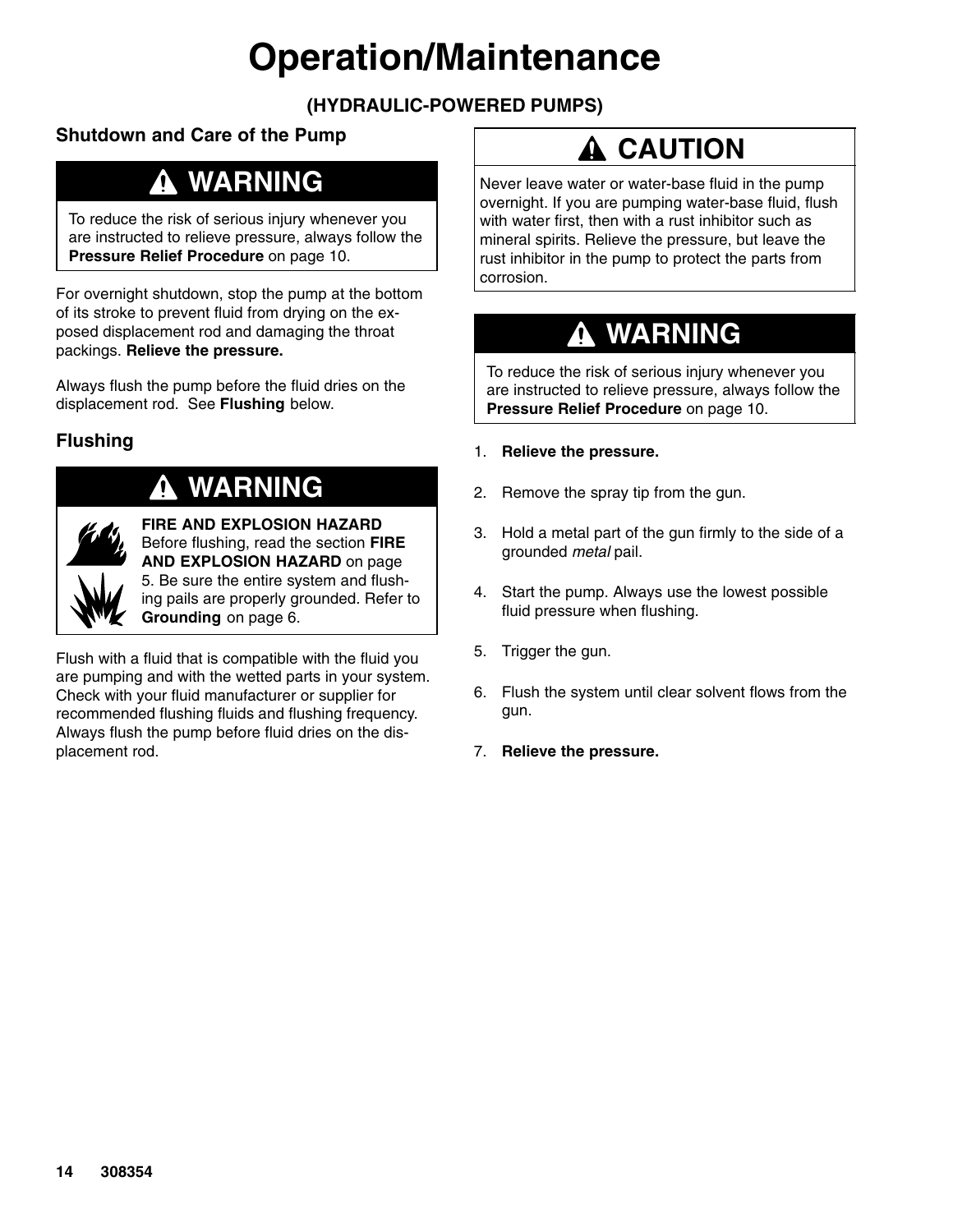# **Troubleshooting Chart**

## **WARNING**

To reduce the risk of serious injury whenever you are instructed to relieve pressure, always follow the **Pressure Relief Procedure** on page 10.

- 1. **Relieve the pressure.**
- 2. Check all possible causes and problems before disassembling the pump.

| <b>PROBLEM</b>                                                    | <b>CAUSE</b>                                                                                           | <b>SOLUTION</b>                                                                                                                    |
|-------------------------------------------------------------------|--------------------------------------------------------------------------------------------------------|------------------------------------------------------------------------------------------------------------------------------------|
| The pump fails to oper-<br>ate.                                   | Restricted air/hydraulic line or an inade-<br>quate air/hydraulic supply; closed or<br>clogged valves. | Clear the line; increase the air/hydraulic supply.<br>Check that the valves are open.                                              |
|                                                                   | Obstructed fluid hose or gun;<br>the fluid hose ID is too small.                                       | Open, clear*; use a hose with a larger ID.                                                                                         |
|                                                                   | Fluid has dried on the displacement rod.                                                               | Clean the rod; always stop the pump at the bottom<br>of its stroke;<br>keep the wet-cup 1/3 filled with a compatible sol-<br>vent. |
|                                                                   | Dirty, worn, or damaged motor parts.                                                                   | Clean or repair; see the separate motor manual.                                                                                    |
| The pump operates,<br>but the output is low on<br>both strokes.   | Restricted air/hydraulic line or an inade-<br>quate air/hydraulic supply; closed or<br>clogged valves. | Clear the line; increase the air/hydraulic supply.<br>Check that the valves are open.                                              |
|                                                                   | Obstructed fluid hose or gun;<br>the fluid hose ID is too small.                                       | Open, clear*; use a hose with a larger ID.                                                                                         |
|                                                                   | Worn packings in the displacement<br>pump.                                                             | Replace the packings.                                                                                                              |
| The pump operates,<br>but the output is low on<br>the downstroke. | Held open or worn intake valve.                                                                        | Clear the valve; service.                                                                                                          |
| The pump operates,<br>but the output is low on<br>the upstroke.   | Held open or worn piston valve or pack-<br>ings.                                                       | Clear the valve; replace the packings.                                                                                             |
| Erratic or accelerated<br>pump speed.                             | Exhausted fluid supply.                                                                                | Refill the supply and prime the pump.                                                                                              |
|                                                                   | Held open or worn piston valve or pack-<br>ings.                                                       | Clear the valve; replace the packings.                                                                                             |
|                                                                   | Held open or worn intake valve.                                                                        | Clear the valve; service.                                                                                                          |

\* To determine if the fluid hose or gun is obstructed, follow the **Pressure Relief Procedure** on page 10. Disconnect the fluid hose and place a container at the pump fluid outlet to catch any fluid. Turn on the air or hydraulic power just enough to start the pump. If the pump starts when the air or hydraulic power is turned on, the obstruction is in the fluid hose or gun.

**NOTE:** If you experience air motor icing, call your Graco distributor.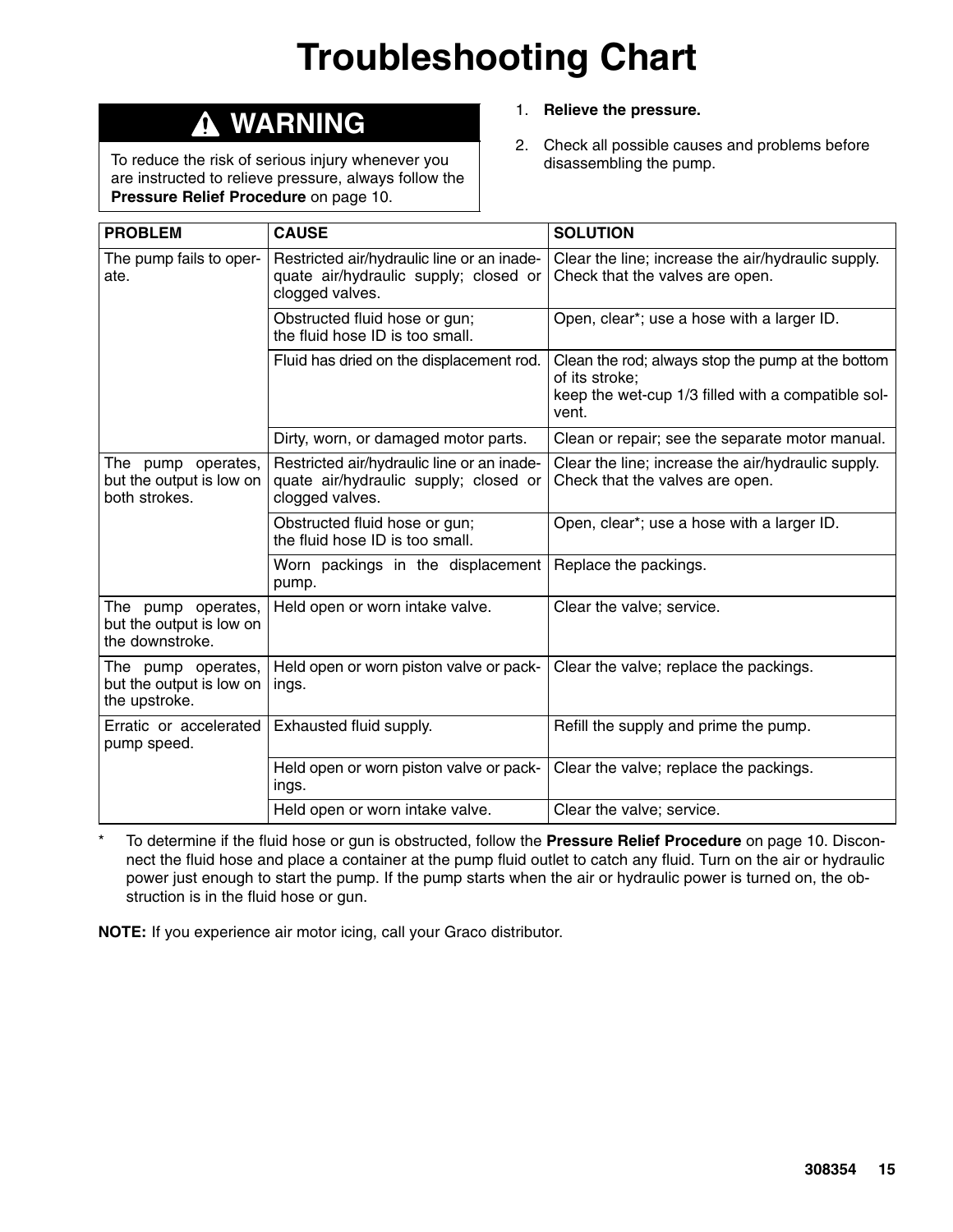### **Required Tools**

- Set of adjustable wrenches
- Large pipe wrench
- Torque wrench
- Rubber mallet
- O-ring pick
- Large vise
- Thread lubricant
- Thread sealant

### **Disconnecting the Displacement Pump**

1. Flush the pump, if possible. Stop the pump at the bottom of its stroke.

### **WARNING**

To reduce the risk of serious injury whenever you are instructed to relieve pressure, always follow the **Pressure Relief Procedure** on page 10.

#### 2. **Relieve the pressure.**

- 3. Disconnect the air hose and the fluid hose.
- 4. Disconnect the displacement pump (109) from the motor (101) as follows. Note the relative position of the pump's fluid outlet (U) to the air inlet (V) of the motor. If the motor does not require servicing, leave it attached to its mounting.

## **A CAUTION**

Be sure to use *at least* two people when lifting, moving, or disconnecting the pump. This pump is too heavy for one person. If you are disconnecting the displacement pump from a motor which is still mounted (for example, on a wall bracket), *be sure* to support the displacement pump while it is being disconnected, to prevent it from falling and causing injury or property damage. Do this by securely bracing the pump, or by having at least two people hold it while another disconnects it.

If the pump is mounted on a cart, slowly tip the cart backward until the handle rests on the ground, then disconnect the displacement pump.

- 5. Using an adjustable wrench (or hammer and punch), unscrew the coupling nut (106) from the motor shaft (W). Do not lose or drop the coupling collars (107). See Fig. 6.
- 6. Hold the tie rod flats with a wrench to keep the rods from turning. Unscrew the nuts (108) from the tie rods (105). Carefully remove the displacement pump (109) from the motor (101).
- 7. Refer to page 18 for displacement pump service. To service the air motor, refer to the separate motor manual, supplied.

#### **Reconnecting the Displacement Pump**

- 1. Make sure the coupling nut (106) and the coupling collars (107) are in place on the displacement rod (1). See Fig. 6.
- 2. Use at least two people to hold the displacement pump while another reconnects it to the motor (see the **CAUTION** at left). Orient the pump's fluid outlet (U) to the air inlet (V) as was noted in step 4 under **Disconnecting the Displacement Pump.** Position the displacement pump (109) on the tie rods (105).
- 3. Screw the nuts (108) onto the tie rods (105) and torque to 81–89 N.m (60–66 ft-lb).
- 4. Screw the coupling nut onto the motor shaft (W) loosely. Hold the motor shaft flats with a wrench to keep it from turning. Use an adjustable wrench to tighten the coupling nut. Torque to 196–210 N.m (145–155 ft-lb).
- 5. Reconnect all hoses. Reconnect the ground wire if it was disconnected. Fill the packing nut (2) 1/3 full of Graco Throat Seal Liquid or compatible solvent.
- 6. Turn on the air supply. Run the pump slowly to ensure proper operation.

### **WARNING**

To reduce the risk of serious injury whenever you are instructed to relieve pressure, always follow the **Pressure Relief Procedure** on page 10.

7. Before returning the pump to production, **relieve the pressure** and retorque the packing nut (2) to 136–149 N.m (100–110 ft-lb).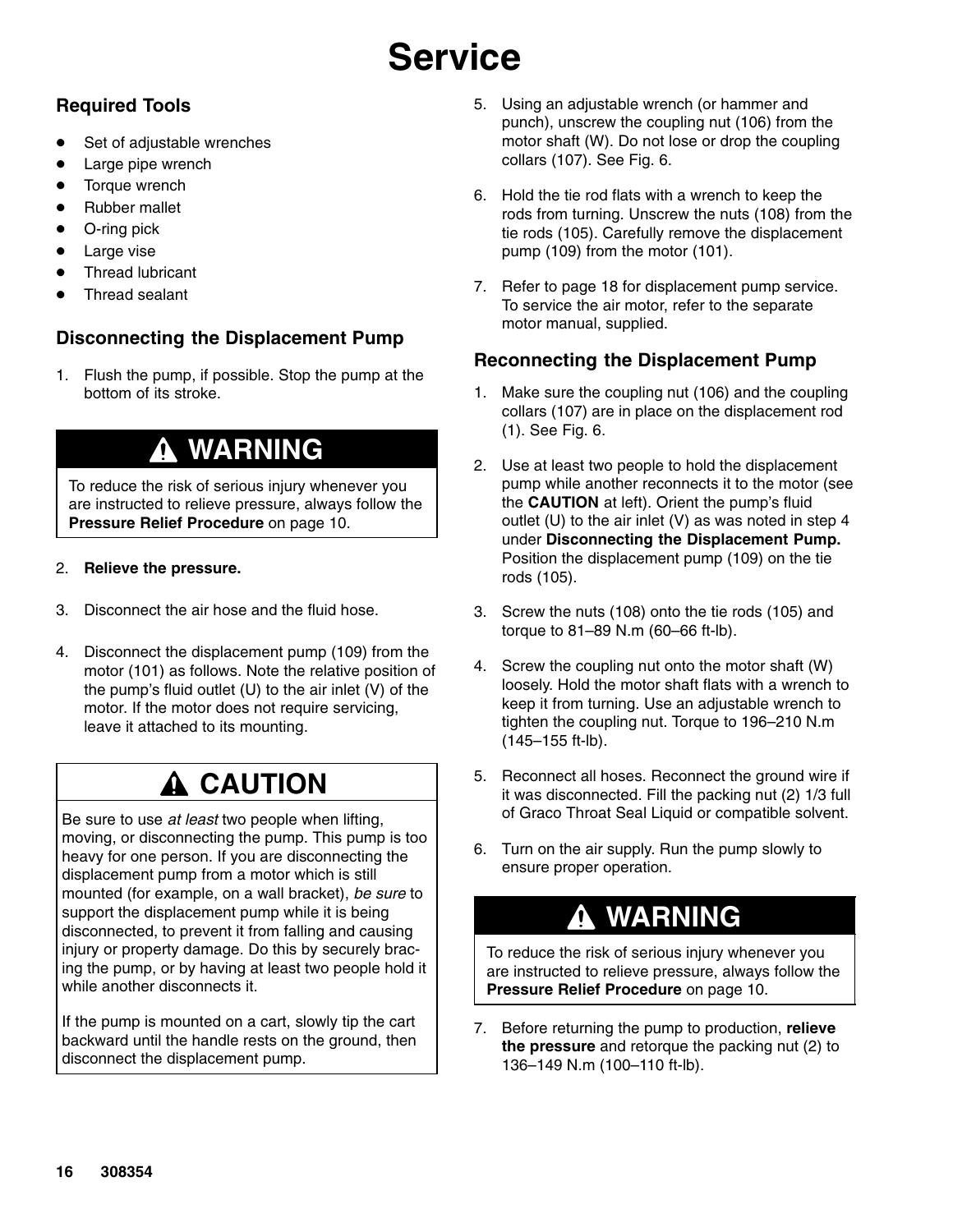

04142B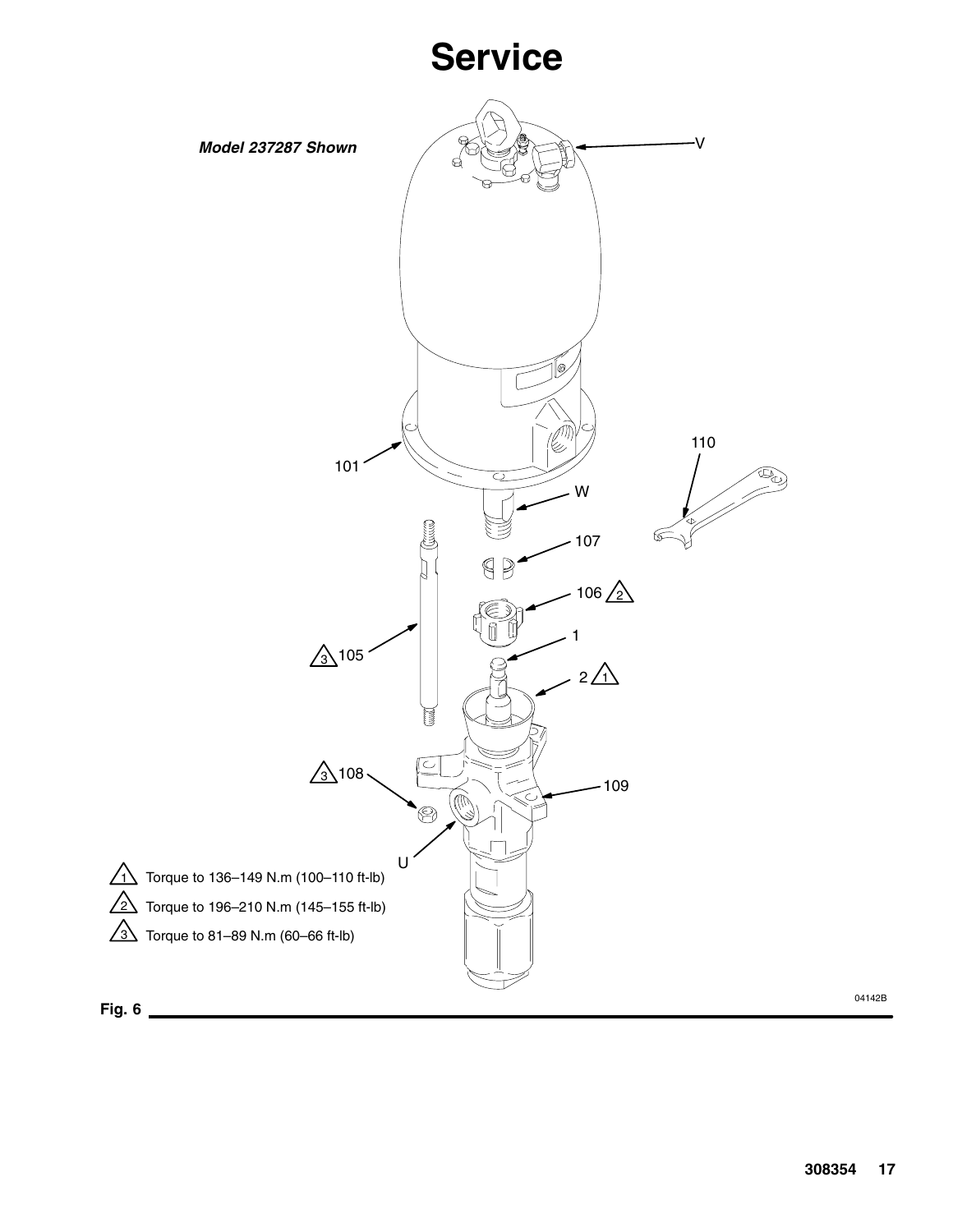### **DISPLACEMENT PUMP SERVICE**

#### **Disassembly**

When disassembling the pump, lay out all the removed parts in sequence, to ease reassembly.

**NOTE:** Packing Repair Kits are available. For the best results, use all the new parts in the kit. Kit parts are marked with an asterisk, for example (3\*). You can also convert the pump to different packing materials. Refer to page 27.

- 1. Place the pump lengthwise in a large vise, with the jaws on either the outlet housing (7) as shown in Fig. 7 or on the cylinder (9) flats. Using the supplied wrench (110), loosen, but do not remove, the packing nut (2).
- 2. Apply a pipe wrench to the flats of the intake valve (19). Unscrew the intake valve (19) from the intake housing (18). Be careful to catch the intake ball (17) as you remove the intake valve, so that it does not fall and suffer damage. Remove the seal (8) from the intake valve. Inspect the ball and the seat (D) of the intake valve for wear or damage.
- 3. Apply a pipe wrench to the hex of the valve housing (18). The pump assembly may separate at joint A or joint B.

### **A CAUTION**

To reduce the possibility of costly damage to the rod (1) and cylinder (9), *always* use a rubber mallet to drive the rod out of the cylinder. *Never* use a hammer.

#### *If the assembly separates at joint A:*

- a. Unscrew the valve housing (18) from the cylinder, using a 2–5/8 in. wrench for the cylinder flats. Using a rubber mallet, drive the displacement rod (1) and piston assembly out of the outlet housing (7) and cylinder (9) until the piston comes free. Pull the rod and piston from the cylinder, being careful not to scratch the parts.
- b. Using a 2–5/8 in. wrench for the cylinder flats, unscrew the cylinder (9) from the outlet housing (7). Remove the two seals (8) from the cylinder. Shine a light into the cylinder (9) to inspect the inner surface for scoring or wear. Now go to step 4.
- *If the assembly separates at joint B:*
	- c. Unscrew the cylinder (9) and valve housing (18) from the outlet housing (7). Gently pull the cylinder and valve housing straight out of the outlet housing; the displacement rod (1) and piston assembly will come out with these parts.
	- d. Place the valve housing (18) in the vise and unscrew the cylinder (9) from the housing, using a 2–5/8 in. wrench for the cylinder flats. The displacement rod (1) and piston assembly will remain in the cylinder.
	- e. Using a rubber mallet, drive the displacement rod (1) and piston assembly out of the cylinder (9) until the piston comes free. Pull the rod and piston from the cylinder, being careful not to scratch the parts.
	- f. Remove the two seals (8) from the cylinder. Shine a light into the cylinder (9) to inspect the inner surface for scoring or wear. Now go to step 4.
- 4. Place the flats of the piston seat housing (16) in a vise, as shown in Fig. 8.
- 5. Using an adjustable wrench, unscrew the piston ball housing (10) from the piston seat housing. Be careful to catch the piston ball (11) as you separate the piston seat housing and ball housing, so that it does not fall and suffer damage.
- 6. Examine the displacement rod (1) for scratches or other damage. *Only if the rod needs replacement,* unscrew it from the piston ball housing (10), using an adjustable wrench on the flats of the rod.
- 7. Remove the glands and v-packings (P) from the piston seat housing (16). Inspect the ball (11), and the seat (E) and guides (F) on the housing for wear or damage. See Fig. 9.
- 8. Unscrew the packing nut (2) from the outlet housing (7). Remove the glands and v-packings (T). See Fig. 9.
- 9. Clean all parts with a compatible solvent and inspect them for wear or damage.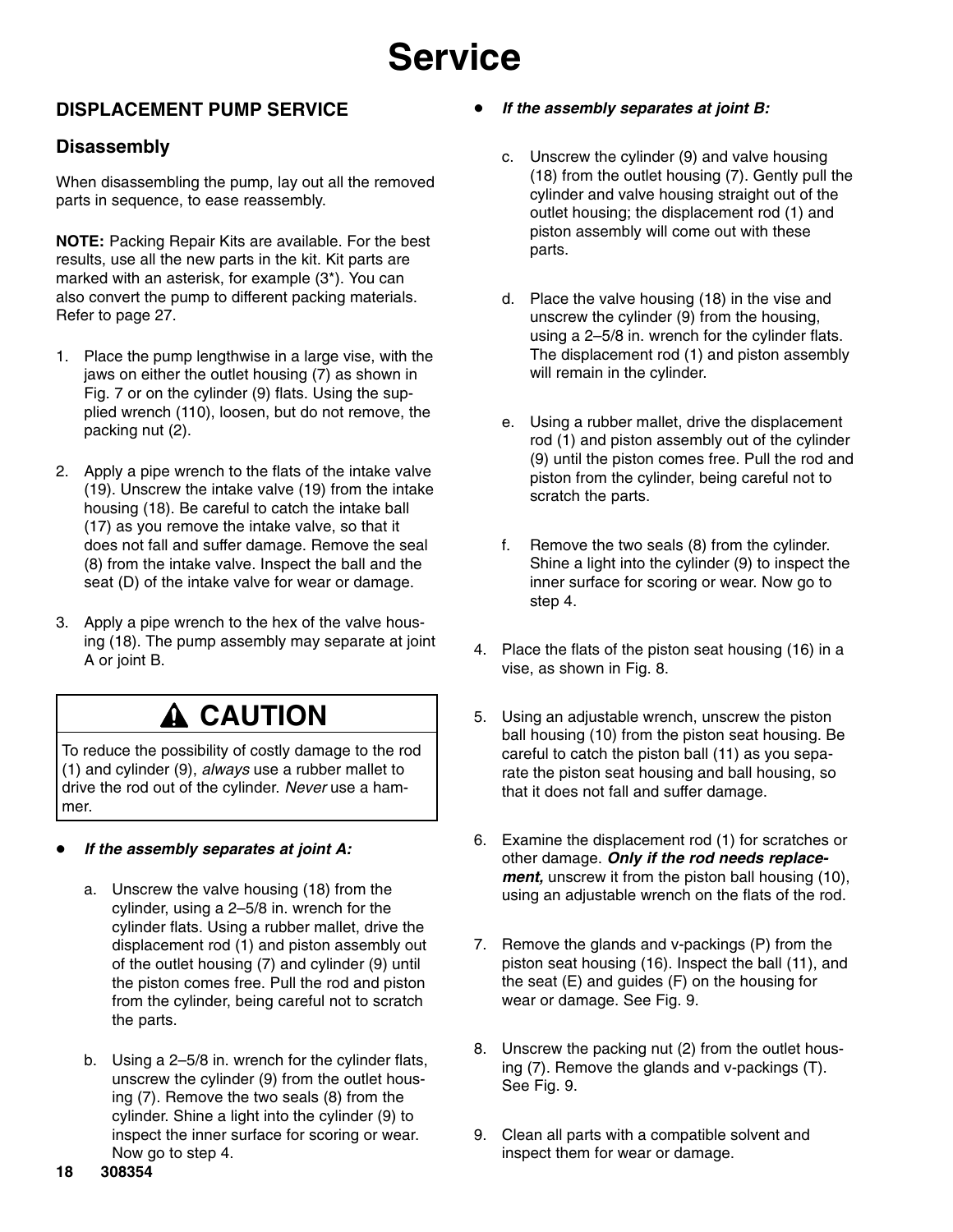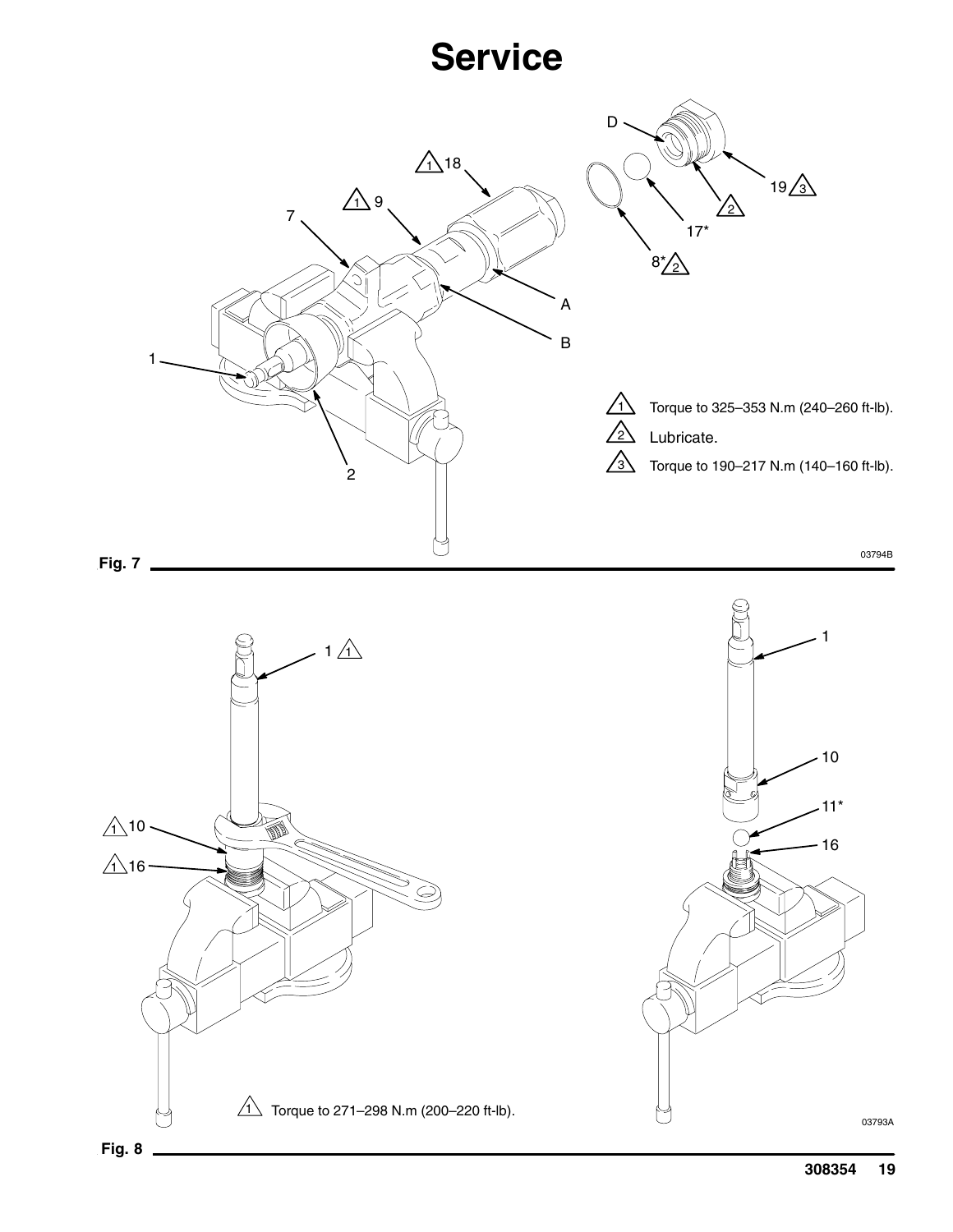#### **Reassembly**

- 1. *If it was necessary to remove the piston ball housing (10) from the displacement rod (1),* clean the threads of the rod and the ball housing. Screw the ball housing onto the rod, hand tight. Place the flats of the piston ball housing in a vise and torque the rod to 271–298 N.m (200–220 ft-lb). See Fig. 9.
- 2. For standard displacement pump 236470, place the piston packings on the piston seat housing (16) in the following order, *with the lips of the v-packings facing up:* the female gland (15\*), one PTFE v-packing (14\*), four leather v-packings (12\*), and the male gland (13\*). See the Piston Packing Stack Detail in Fig. 9.

**NOTE:** If your pump uses an optional packing configuration, or you want to convert the pump to a different packing material, see page 27.

- 3. Place the flats of the piston seat housing (16) in a vise. Place the ball (11\*) on the housing. Screw the piston ball housing (10) onto the piston seat housing hand tight, then torque to 271–298 N.m (200–220 ft-lb). See Fig. 8.
- 4. For standard displacement pump 236470, lubricate the throat packings and place them in the outlet housing (7) in the following order, *with the lips of the v-packings facing down:* the male gland (6\*), four leather v-packings (3\*), one PTFE v-packing (5\*), and the female gland (4\*). See the Throat Packing Stack Detail in Fig. 9.

**NOTE:** If your pump uses an optional packing configuration, or you want to convert the pump to a different packing material, see page 27.

5. Install the packing nut (2) loosely into the outlet housing (7).

- 6. Lubricate the piston packings. Slide the displacement rod (1) and piston assembly down into the cylinder (9). The cylinder is symmetrical, so either end may face up. Use a rubber mallet to drive the rod into the cylinder, until the piston seat housing (16) is near the bottom of the cylinder.
- 7. Install the seal (8\*) on the top of the cylinder (9). Lubricate the seal and the top threads of the cylinder.
- 8. Place the outlet housing (7) in a vise, as shown in Fig. 7. Slide the displacement rod (1) up into the outlet housing, then screw the cylinder (9) into the outlet housing handtight. The threads will engage easily until the seal (8\*) contacts the sealing surface of the outlet housing. The top of the rod will protrude from the packing nut (2).
- 9. Install the seal (8\*) on the bottom of the cylinder (9). Lubricate the seal and the threads of the cylinder. *With the beveled ball stop surfaces (S) facing down (see Fig. 9),* screw the intake housing (18) onto the cylinder handtight. The threads will engage easily until the seal contacts the sealing surface of the intake housing.
- 10. Install the seal (8\*) on the intake valve (19). Lubricate the seal and the threads of the intake valve. Place the intake ball (17\*) in the intake housing (18), then screw the intake valve into the intake housing handtight. The threads will engage easily until the seal contacts the sealing surface of the intake housing.
- 11. Using a pipe wrench, torque the intake housing (18) to 325–353 N.m (240–260 ft-lb). This will torque both cylinder joints (A and B). See Fig. 7.
- 12. Using a pipe wrench, torque the intake valve (19) to 190–217 N.m (140–150 ft-lb). See Fig. 7.
- 13. Torque the packing nut (2) to 136–149 N.m (100–110 ft-lb).
- 14. Reconnect the displacement pump to the air motor as explained on page 16.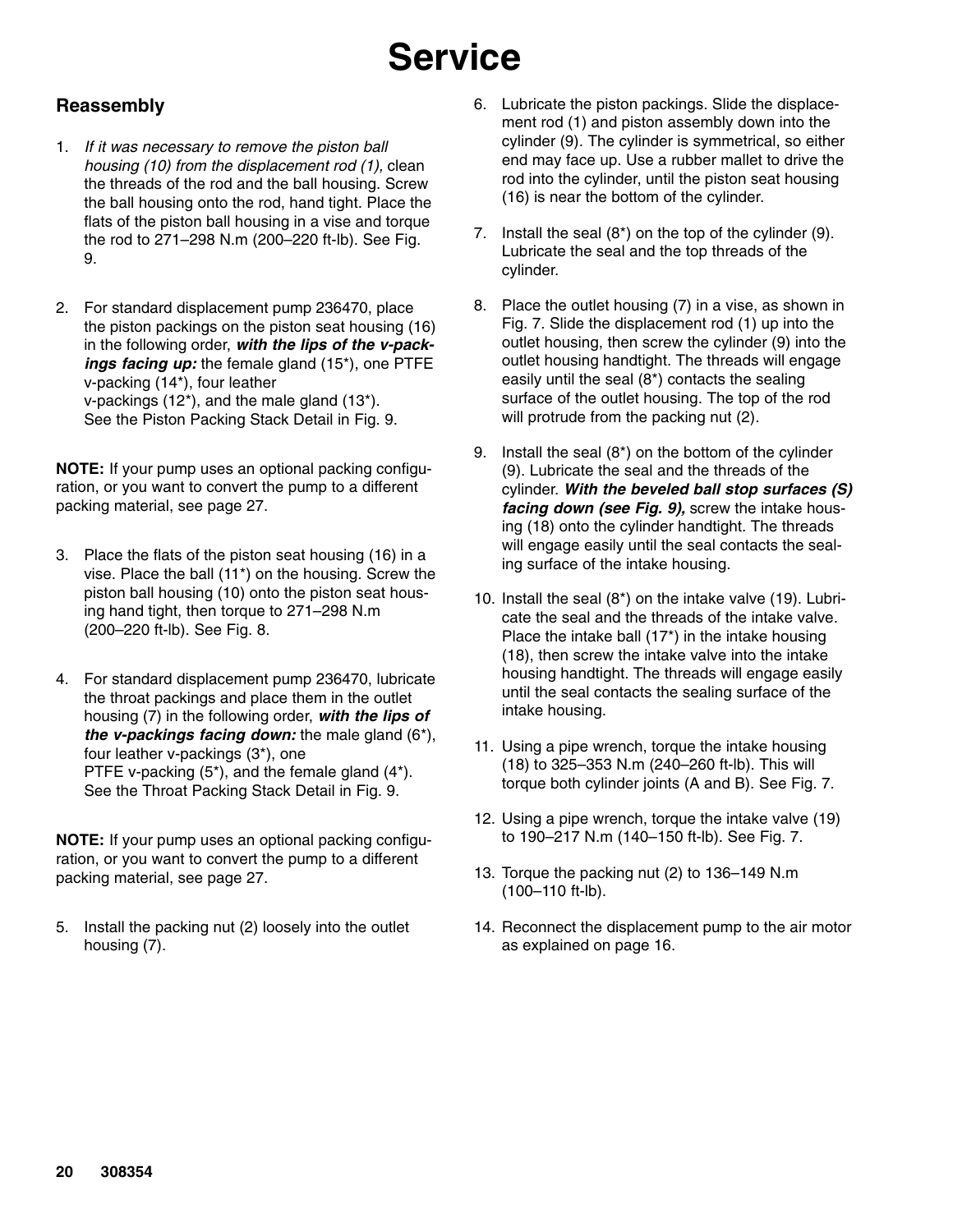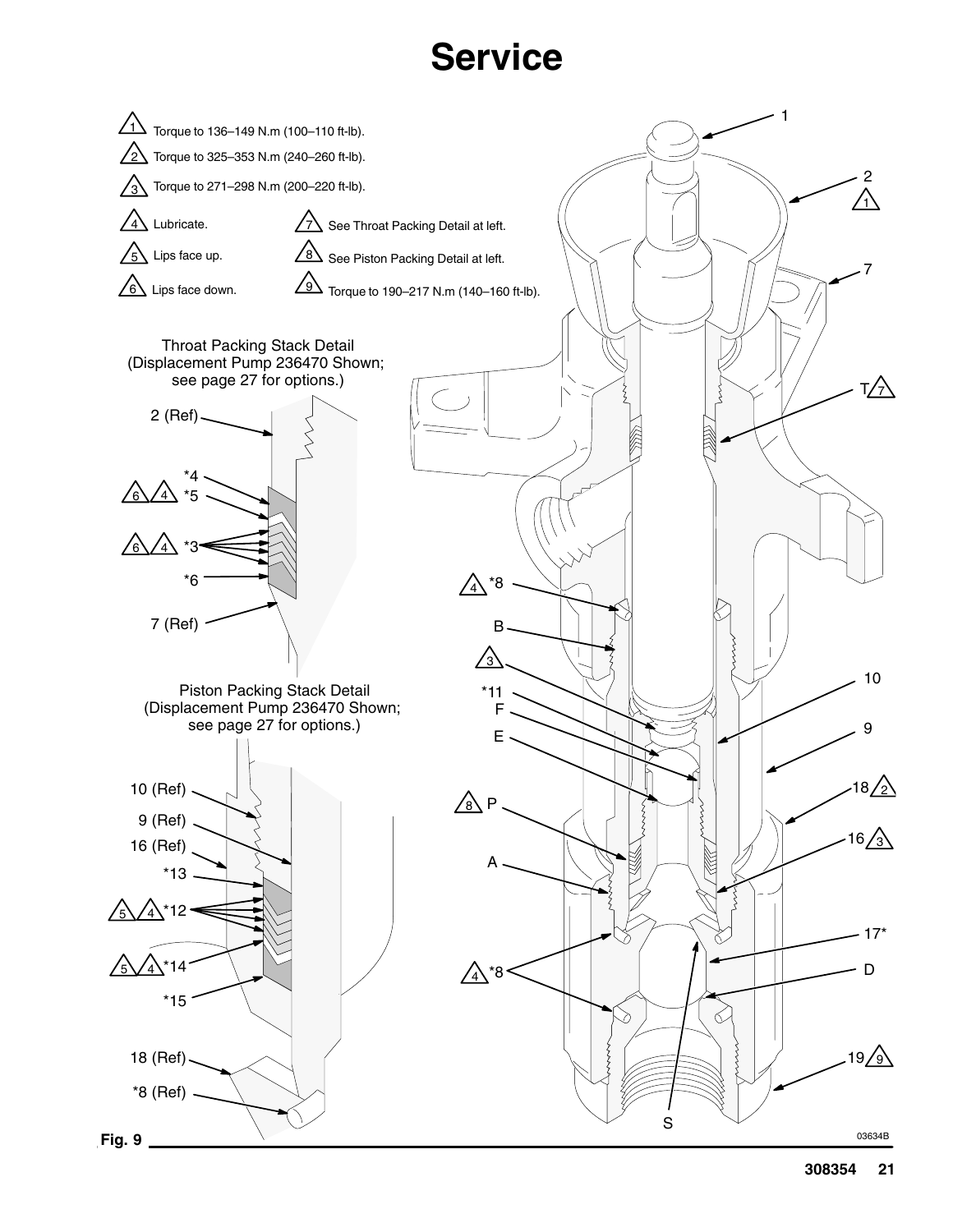## **Parts**

**Part No. 237286 Pump, Series B 56:1 Ratio, with Reduced Icing Quiet King Air Motor**

**Part No. 245172 Pump, Series A 56:1 Ratio, with King Air Motor**

**Part No. 245173 Pump, Series A 56:1 Ratio, with Quiet King Air Motor**



| Ref. |          |                                    |      |
|------|----------|------------------------------------|------|
| No.  | Part No. | <b>Description</b>                 | Qty. |
| 101  | 245112   | AIR MOTOR, King, reduced icing     |      |
|      |          | For Model 237286                   |      |
|      |          | See 309348 for parts               | 1    |
|      | 245111   | AIR MOTOR, King                    |      |
|      |          | For Model 245172                   |      |
|      |          | See 309347 for parts               | 1    |
|      | 220106   | AIR MOTOR, Quiet King              |      |
|      |          | For Model 245173                   |      |
|      |          | See 309348 for parts               | 1    |
| 102▲ | 176529   | LABEL, warning                     | 1    |
| 105† | 190000   | ROD, tie; 224 mm (8.82 in.)        |      |
|      |          | shoulder to shoulder; carbon steel | 3    |
| 106† | 186925   | NUT, coupling                      | 1    |
| 107† | 184129   | COLLAR, coupling                   | 2    |
| 108† | 106166   | NUT, hex; M16 x 2.0                | 3    |
| 109  | 236470   | PUMP, displacement                 |      |
|      |          | See page 26 for parts              | 1    |

110 | 112887 WRENCH, spanner 1 *Replacement Danger and Warning labels, tags and cards are available at no cost.*

These parts are included in Connection Kit 235417. For applications requiring stainless steel tie rods, order Connection Kit 235418.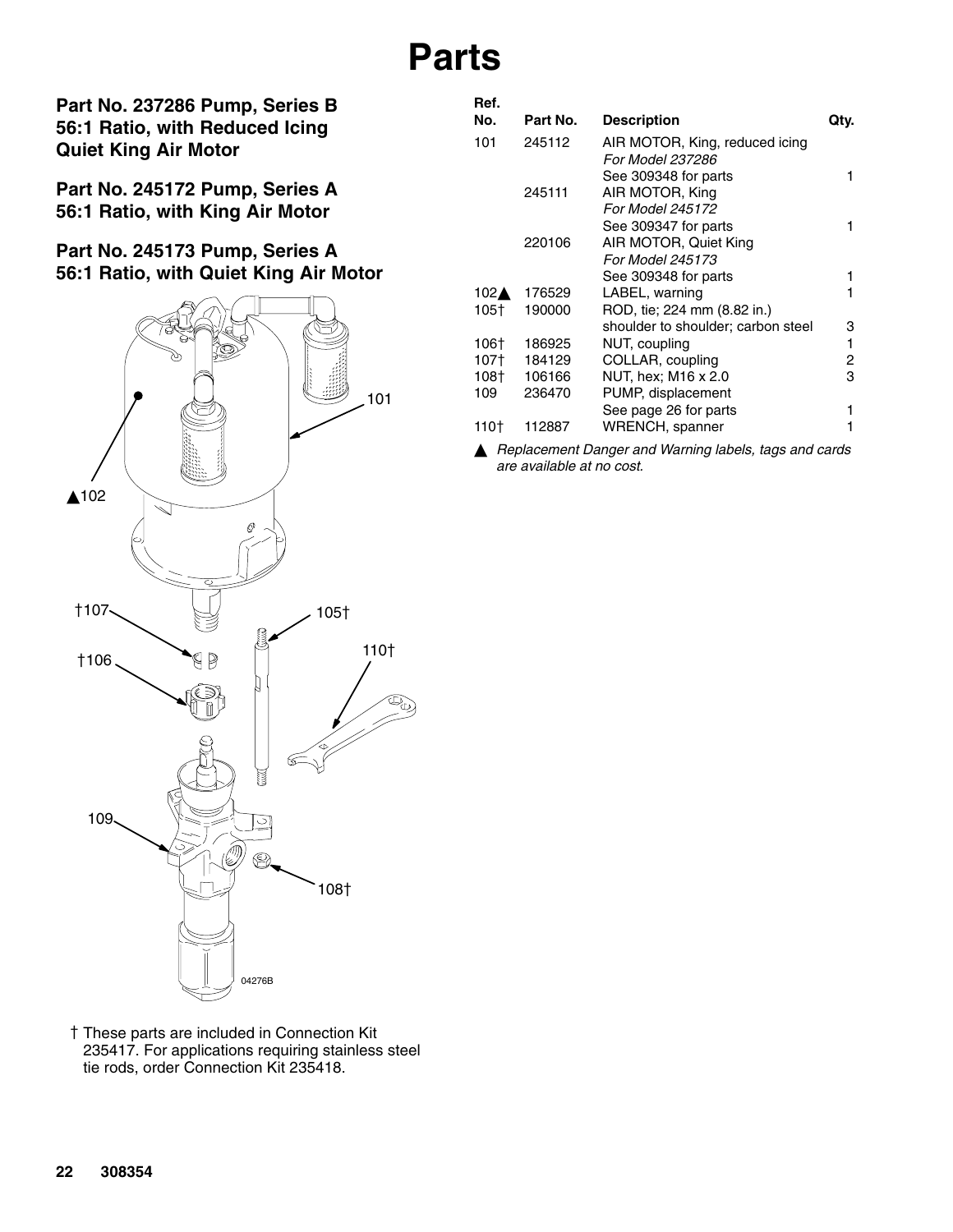## **Parts**

**Ref.**

#### **Part No. 237287 Pump, Series A 28:1 Ratio, with Bulldog Air Motor**



| neı.<br>No.     | Part No. | <b>Description</b>                 | Qtv. |
|-----------------|----------|------------------------------------|------|
| 101             | 208356   | AIR MOTOR, Bulldog                 |      |
|                 |          | See 307049 for parts               | 1    |
| $102 \triangle$ | 176529   | LABEL, warning                     | 1    |
| 105†            | 190000   | ROD, tie; 224 mm (8.82 in.)        |      |
|                 |          | shoulder to shoulder; carbon steel | 3    |
| 106†            | 186925   | NUT, coupling                      | 1    |
| 107†            | 184129   | COLLAR, coupling                   | 2    |
| 108†            | 106166   | NUT, hex; M16 x 2.0                | 3    |
| 109             | 236470   | PUMP, displacement                 |      |
|                 |          | See page 26 for parts              | 1    |
|                 | 112887   | WRENCH, spanner                    | 1    |
|                 |          |                                    |      |

 *Replacement Danger and Warning labels, tags and cards are available at no cost.*

These parts are included in Connection Kit 235417. For applications requiring stainless steel tie rods, order Connection Kit 235418.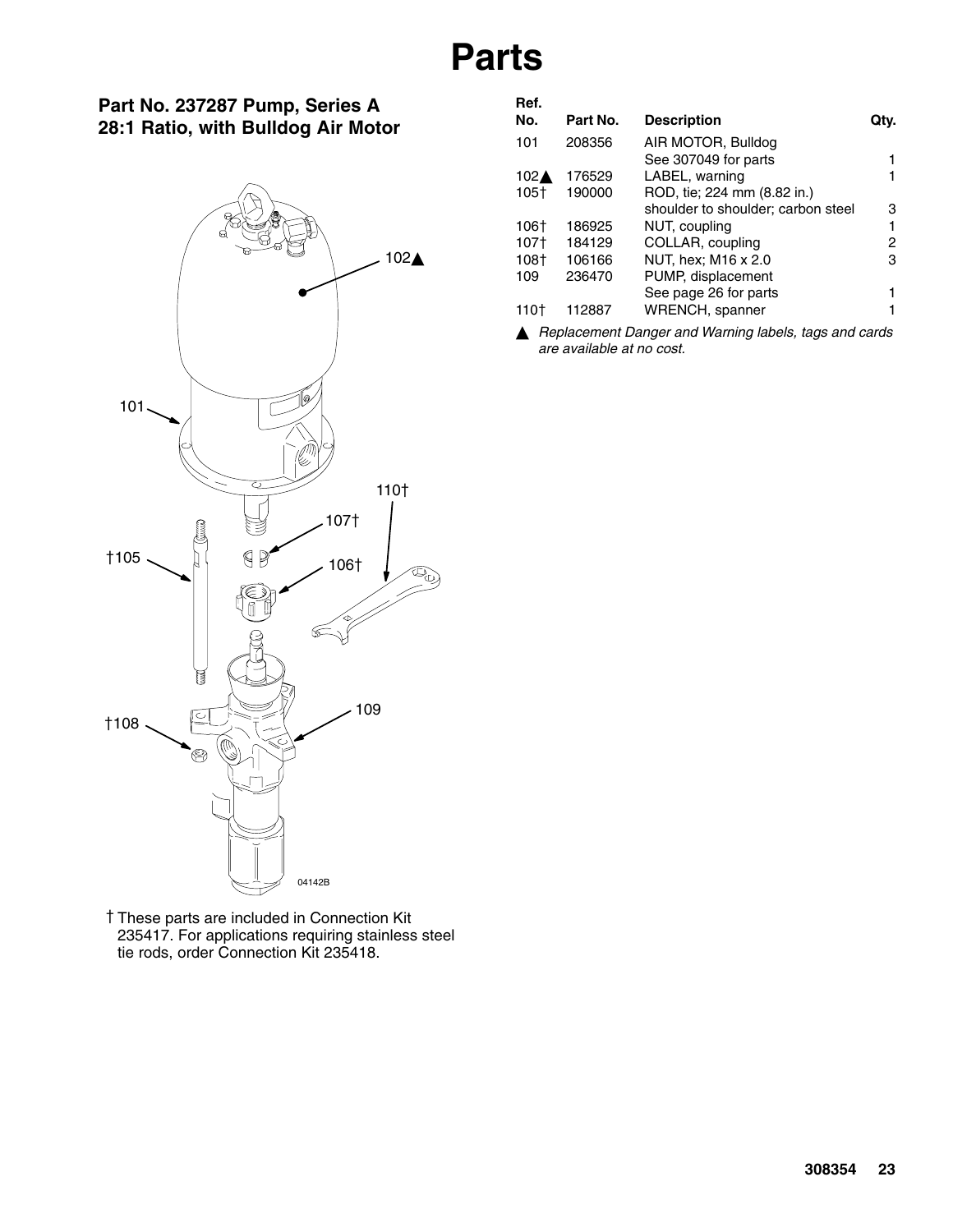#### **Part No. 237280 Pump, Series A 17:1 Ratio, with Senator Air Motor**



**Ref.** Part No. Description **Qty.** 101 217540 AIR MOTOR, Senator See 307592 for parts 1 102**4** 176529 LABEL, warning 1 105<sup> $\dagger$ </sup> 190000 ROD, tie; 224 mm (8.82 in.) shoulder to shoulder; carbon steel 3 106 | 186925 NUT, coupling 1 107† 184129 COLLAR, coupling 2<br>108† 106166 NUT, hex; M16 x 2.0 3 108 | 106166 NUT, hex; M16 x 2.0<br>109 236470 PUMP, displacement PUMP, displacement See page 26 for parts 1 110 | 112887 WRENCH, spanner 1

 *Replacement Danger and Warning labels, tags and cards are available at no cost.*

These parts are included in Connection Kit 235417. For applications requiring stainless steel tie rods, order Connection Kit 235418. ŧ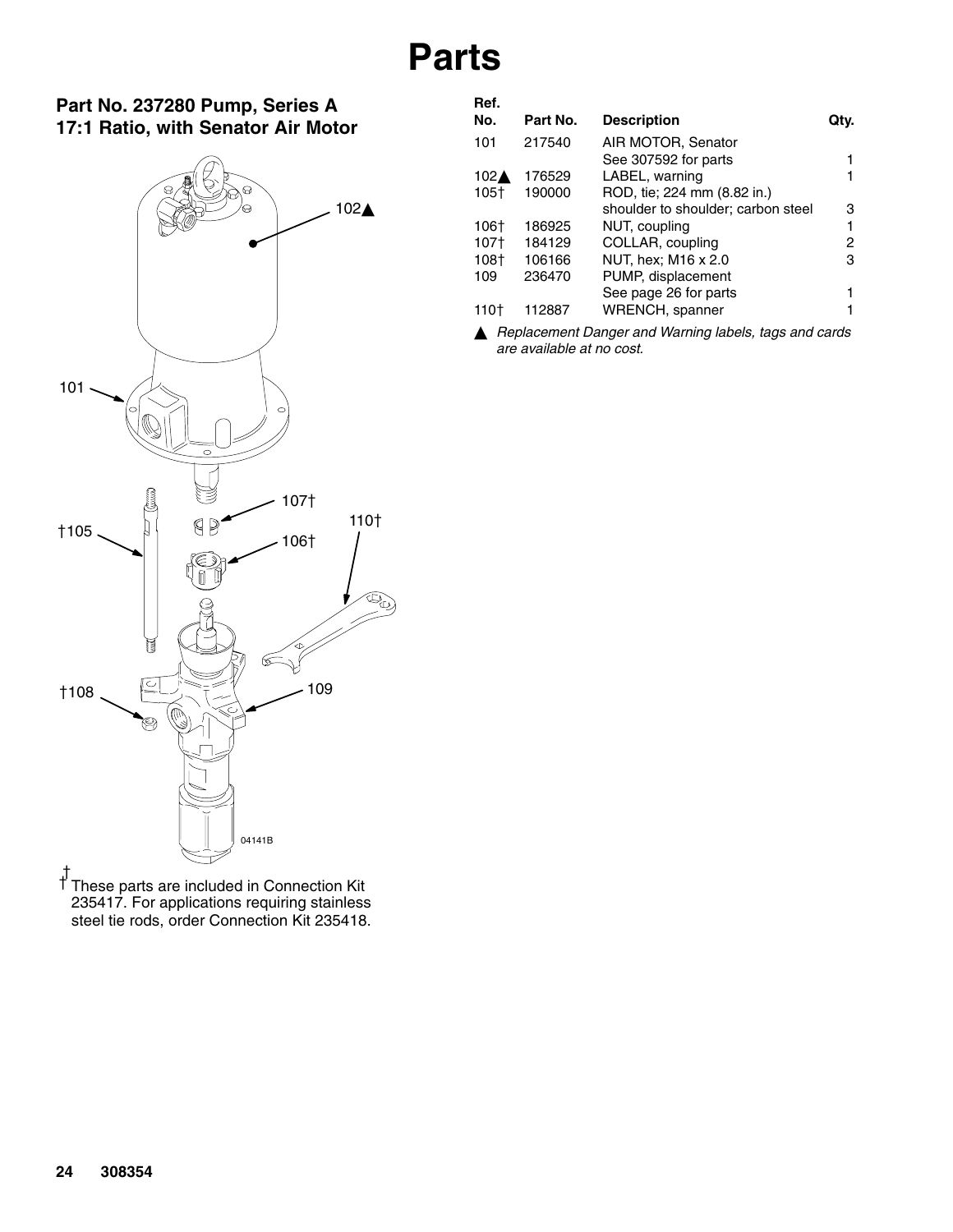## **Parts**

**Part No. 237290 Pump, Series A, with Viscount Hydraulic Motor**

**Part No. 248817 Pump, Series A, with Viscount Hydraulic Motor**



| Part No. | <b>Description</b>               | Qtv. |
|----------|----------------------------------|------|
| 235345   | <b>HYDRAULIC MOTOR, Viscount</b> |      |
|          | See 307158 for parts             |      |
| 190287   | ADAPTER, connecting rod          |      |
| 184596   | ROD, tie; 315 mm (12.40 in.)     |      |
|          | shoulder to shoulder             | 3    |
| 186925   | NUT, coupling                    | 1    |
| 184129   | COLLAR, coupling                 | 2    |
| 106166   | NUT, hex; M16 x 2.0              | 3    |
| 236470   | PUMP, displacement               | 1    |
|          | <i>For Model 237290</i>          |      |
|          | See page 26 for parts            |      |
| 248816   | PUMP, displacement               | 1    |
|          | For Model 248817                 |      |
|          | See page 26 for parts            |      |
| 112887   | WRENCH, packing nut              |      |
|          |                                  |      |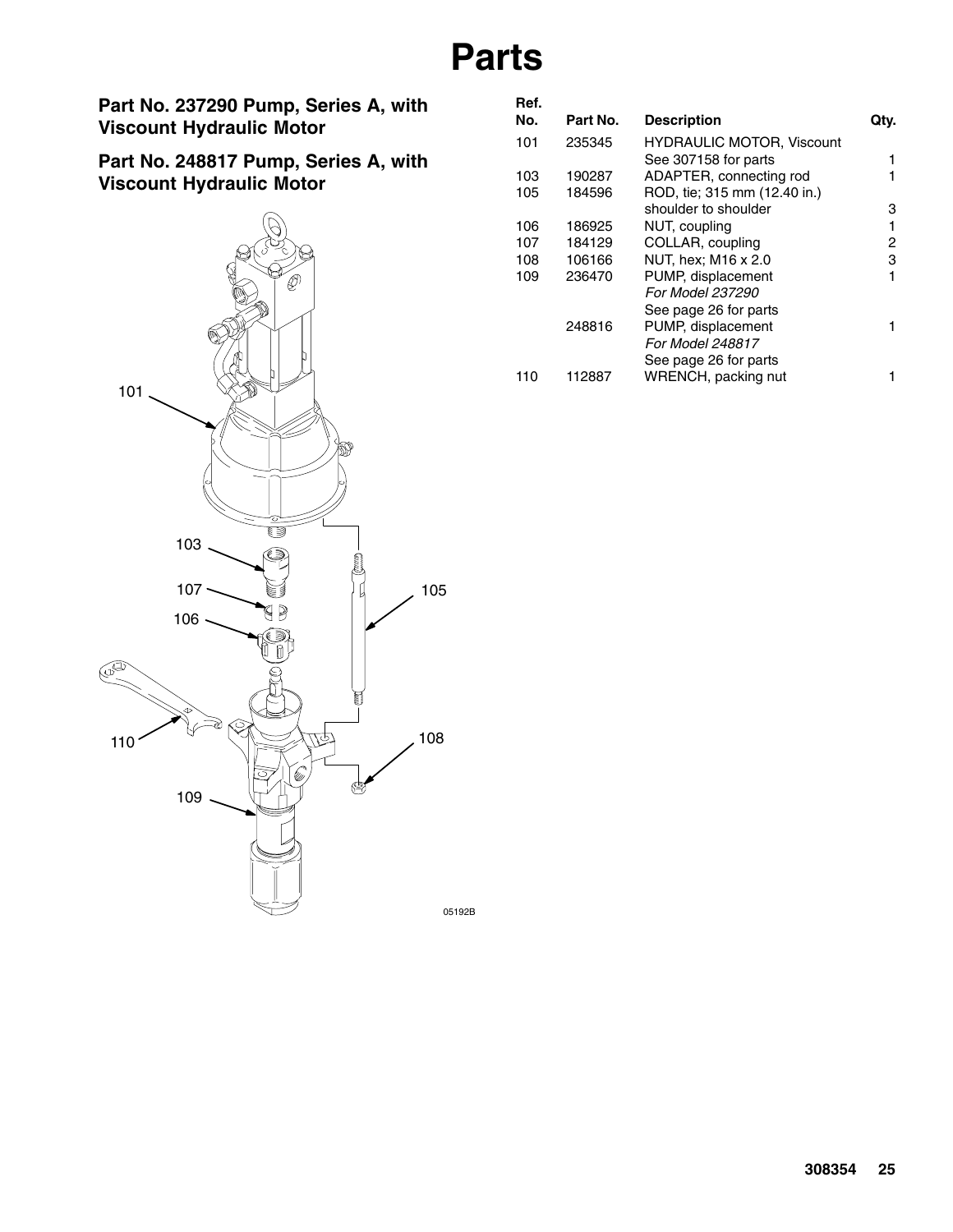## **Parts**

**NOTE:** The parts listed on this page are common to all displacement pumps covered in this manual. Refer to page 27 for the different packing configurations available.

- *\* These parts are included in Repair Kit 237172, which may be purchased separately for standard Displacement Pump 236470. See page 27. They are also included in Conversion Kits 237173, 237174, and 237710.*
- *Replacement Danger and Warning labels, tags and cards are available at no cost.*

2

| Ref            | Part   |                                           |     |
|----------------|--------|-------------------------------------------|-----|
| No.            | No.    | <b>Description</b>                        | Qty |
| 1              | 189316 | ROD, displacement; stainless steel        | 1   |
| 2              | 236582 | PACKING NUT; stainless steel              |     |
| $\overline{7}$ | 237182 | <b>HOUSING, outlet; stainless steel</b>   |     |
| 8*             | 109499 | <b>SEAL: PTFE</b>                         | 3   |
| 9              | 189383 | CYLINDER; stainless steel                 |     |
| 10             | 189408 | HOUSING, ball, piston; carbon steel       | 1   |
| 11*            | 101859 | BALL, piston; stainless steel;            |     |
|                |        | 0.75 in. (22.2 mm) dia.                   |     |
| 16             | 236587 | HOUSING, seat, piston valve;              |     |
|                |        | stainless steel w/tungsten carbide seat 1 |     |
| $17*$          | 108001 | BALL, intake; stainless steel;            |     |
|                |        | 1.5 in. (38.1 mm) dia.                    | 1   |
| 18             | 189396 | VALVE HOUSING, intake; stainless          |     |
|                |        | steel                                     |     |
| 19             | 236588 | VALVE, intake; stainless steel            |     |
|                |        | w/tungsten carbide seat                   |     |
| 22             | 101748 | PLUG, pipe, socket hd; 3/8 npt;           |     |
|                |        | stainless steel                           | 1   |
| 24⊉            | 172477 | TAG, warning (not shown)                  |     |
| 25,            | 172479 | TAG, warning (not shown)                  |     |



03630B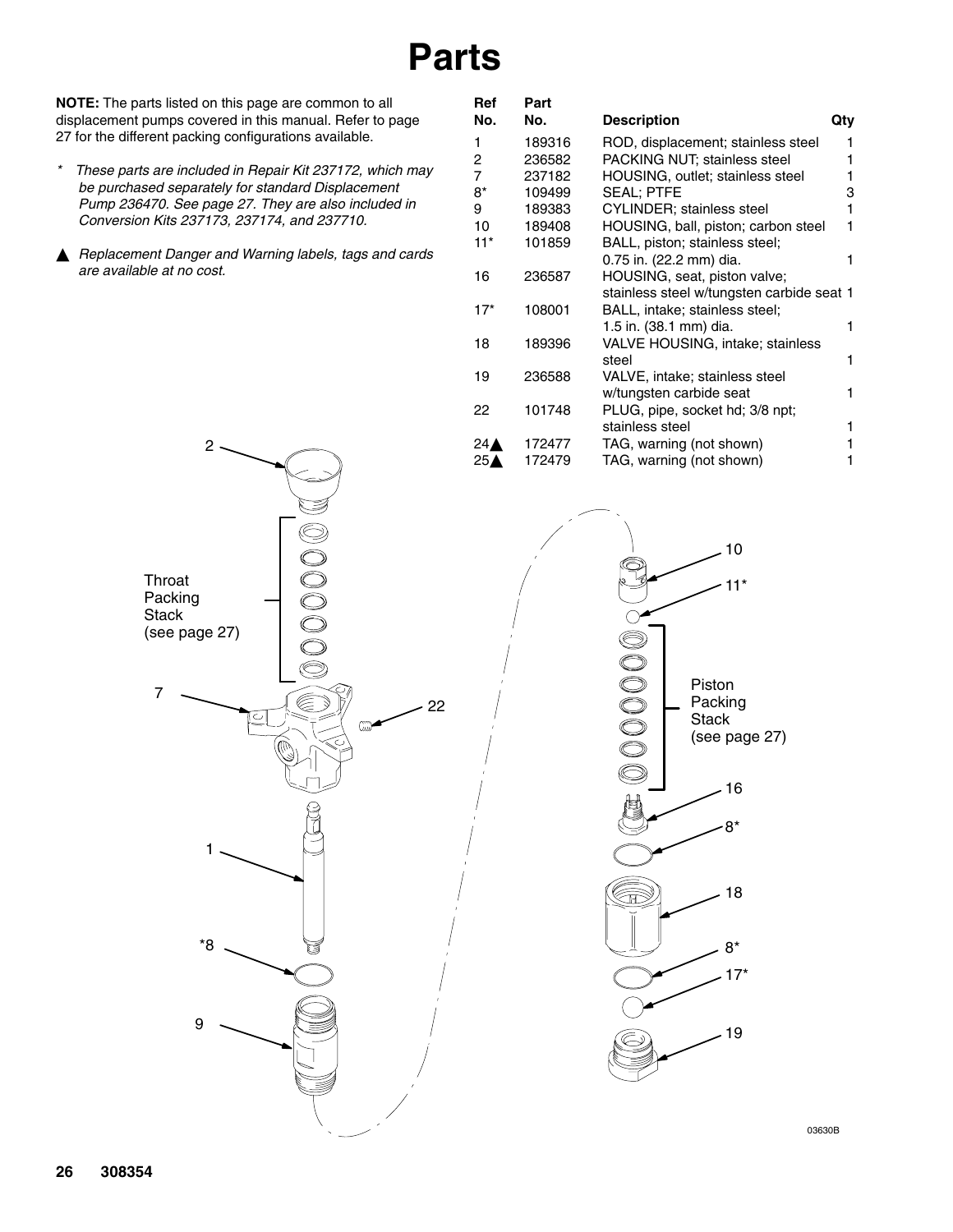# **Packing Kits**

#### **Leather Packing Kit 237172, for Standard Displacement Pump 236470, Series A**

| Ref<br>No. | Part<br>No. | <b>Description</b>                       | Qtv |
|------------|-------------|------------------------------------------|-----|
| $3^*$      | 184304      | V-PACKING, throat; leather               | 4   |
| $4^*$      | 184174      | GLAND, throat, female; stainless steel   |     |
| $5^*$      | 109304      | V-PACKING, throat: PTFE                  |     |
| 6*         | 184224      | GLAND, throat, male; stainless steel     | 1   |
| $12*$      | 184305      | V-PACKING, piston; leather               | 4   |
| $13*$      | 184225      | GLAND, piston, male; stainless steel     | 1   |
| $14*$      | 109305      | V-PACKING, piston; PTFE                  |     |
| $15*$      | 184175      | GLAND, piston, female; stainless steel 1 |     |
|            |             |                                          |     |

*\* Kit also includes items 8, 11, and 17 (see page 26).*



THROAT PACKINGS: LIPS FACE DOWN

\*4

\*5

\*6

#### **PTFE Packing Kit 237173, for Optional Displacement Pump 236897, Series A**

| Ref<br>No. | Part<br>No. | <b>Description</b>                       | Qtv |
|------------|-------------|------------------------------------------|-----|
| $4^*$      | 184174      | GLAND, throat, female; stainless steel 1 |     |
| $5^*$      | 109304      | V-PACKING, throat; PTFE                  | 5   |
| $6*$       | 184224      | GLAND, throat, male; stainless steel     | 1   |
| $13*$      | 184225      | GLAND, piston, male; stainless steel     | 1   |
| $14*$      | 109305      | V-PACKING, piston; PTFE                  | 5   |
| $15*$      | 184175      | GLAND, piston, female; stainless steel 1 |     |

*\* Kit also includes items 8, 11, and 17 (see page 26).*

#### **UHMWPE and Leather Packing Kit 237174 (Optional)**

| Ref   | Part   |                                                                                                       |     |
|-------|--------|-------------------------------------------------------------------------------------------------------|-----|
| No.   | No.    | <b>Description</b>                                                                                    | Qtv |
| $3^*$ | 184304 | V-PACKING, throat; leather                                                                            | 2   |
| $4^*$ | 184174 | GLAND, throat, female; stainless steel                                                                | 1   |
| $5^*$ | 109254 | V-PACKING, throat; UHMWPE                                                                             | З   |
| $6*$  | 184224 | GLAND, throat, male; stainless steel                                                                  | 1   |
| $12*$ | 184305 | V-PACKING, piston; leather                                                                            | 2   |
| $13*$ | 184225 | GLAND, piston, male; stainless steel                                                                  | 1   |
| $14*$ | 109255 | V-PACKING, piston; UHMWPE                                                                             | З   |
| $15*$ | 184175 | GLAND, piston, female; stainless steel 1                                                              |     |
|       |        | $1/2$ and $1/2$ and $1/2$ and $1/2$ and $1/2$ and $1/2$ and $1/2$ and $1/2$ and $1/2$ $1/2$ and $1/2$ |     |

*Kit also includes items 8, 11, and 17 (see page 26).*

### **UHMWPE and PTFE Packing Kit 237710 (Optional)**

| Ref<br>No. | Part<br>No. | <b>Description</b>                       | Qtv |
|------------|-------------|------------------------------------------|-----|
| $3^*$      | 109304      | V-PACKING, throat; PTFE                  | 2   |
| $4^*$      | 184174      | GLAND, throat, female; stainless steel   | -1  |
| $5*$       | 109254      | V-PACKING, throat; UHMWPE                | 3   |
| $6*$       | 184224      | GLAND, throat, male; stainless steel     | 1   |
| $12*$      | 109305      | V-PACKING, piston; PTFE                  | 2   |
| $13*$      | 184225      | GLAND, piston, male; stainless steel     | 1   |
| $14*$      | 109255      | V-PACKING, piston; UHMWPE                | 3   |
| $15*$      | 184175      | GLAND, piston, female; stainless steel 1 |     |

*Kit also includes items 8, 11, and 17 (see page 26).*



0806

0805

PISTON PACKINGS: LIPS FACE UP

\*14

\*13

\*15



**LUBRICATE PACKINGS**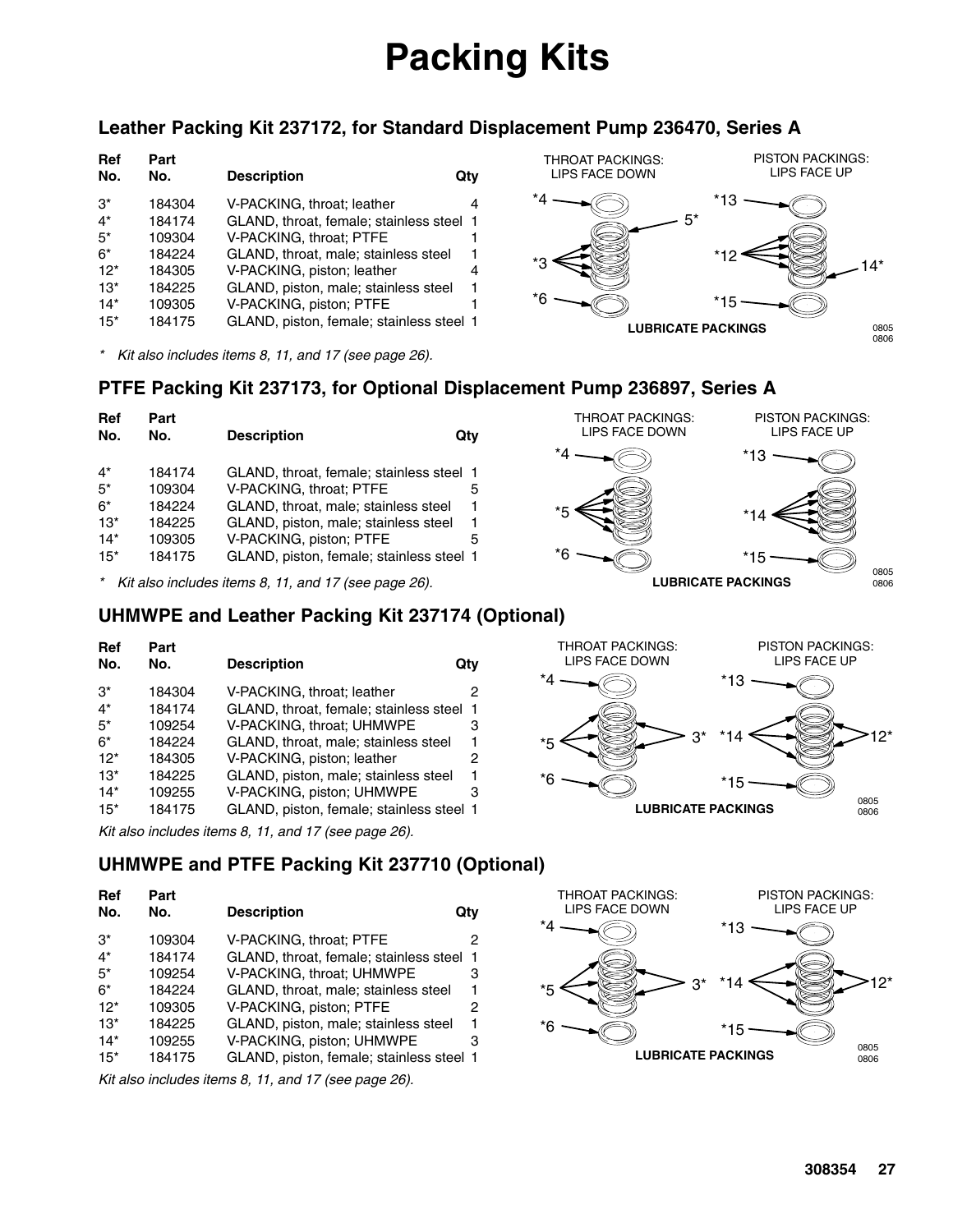**(Model 237286 Reduced Icing Quiet King Pump, Model 245173 Quiet King Pump, and Model 245172 King Pump)**

### **WARNING**

Be sure that all fluids and solvents used are chemically compatible with the Wetted Parts listed below. Always read the manufacturer's literature before using fluid or solvent in this pump.

| Maximum fluid working pressure 38.6 MPa, 386 bar (5600 psi)                    |                                  |
|--------------------------------------------------------------------------------|----------------------------------|
|                                                                                |                                  |
|                                                                                |                                  |
|                                                                                |                                  |
|                                                                                |                                  |
|                                                                                |                                  |
|                                                                                |                                  |
|                                                                                |                                  |
|                                                                                |                                  |
|                                                                                |                                  |
|                                                                                |                                  |
|                                                                                |                                  |
|                                                                                |                                  |
|                                                                                |                                  |
| Wetted parts 316, 440 and 17–4 PH Grades of Stainless Steel; Tungsten Carbide; |                                  |
|                                                                                | PTFE: Glass-Filled PTFE: Leather |

\* Tested in accordance with ISO 3744.

**KEY:** Fluid Outlet Pressure – Black Curves **A** 6.3 bar (90 psi) Air Pressure

Air Consumption – Gray Curves **B** 4.9 bar (70 psi) Air Pressure

**C** 2.8 bar (40 psi) Air Pressure

**NOTE:**Recommended pump speed for continuous operation

(to shaded area): 60 cpm



**To find Fluid Outlet Pressure** (bar/psi) at a specific fluid flow (lpm/ gpm) and operating air pressure (bar/psi):

- 1. Locate desired flow along bottom of chart.
- 2. Follow vertical line up to intersection with selected fluid outlet pressure curve (black). Follow left to scale to read fluid outlet pressure.

**To find Pump Air Consumption** (m3/min. or scfm) at a specific fluid flow (lpm/gpm) and air pressure (bar/psi):

- 1. Locate desired flow along bottom of chart.
- 2. Read vertical line up to intersection with selected air consumption curve (gray). Follow right to scale to read air consumption.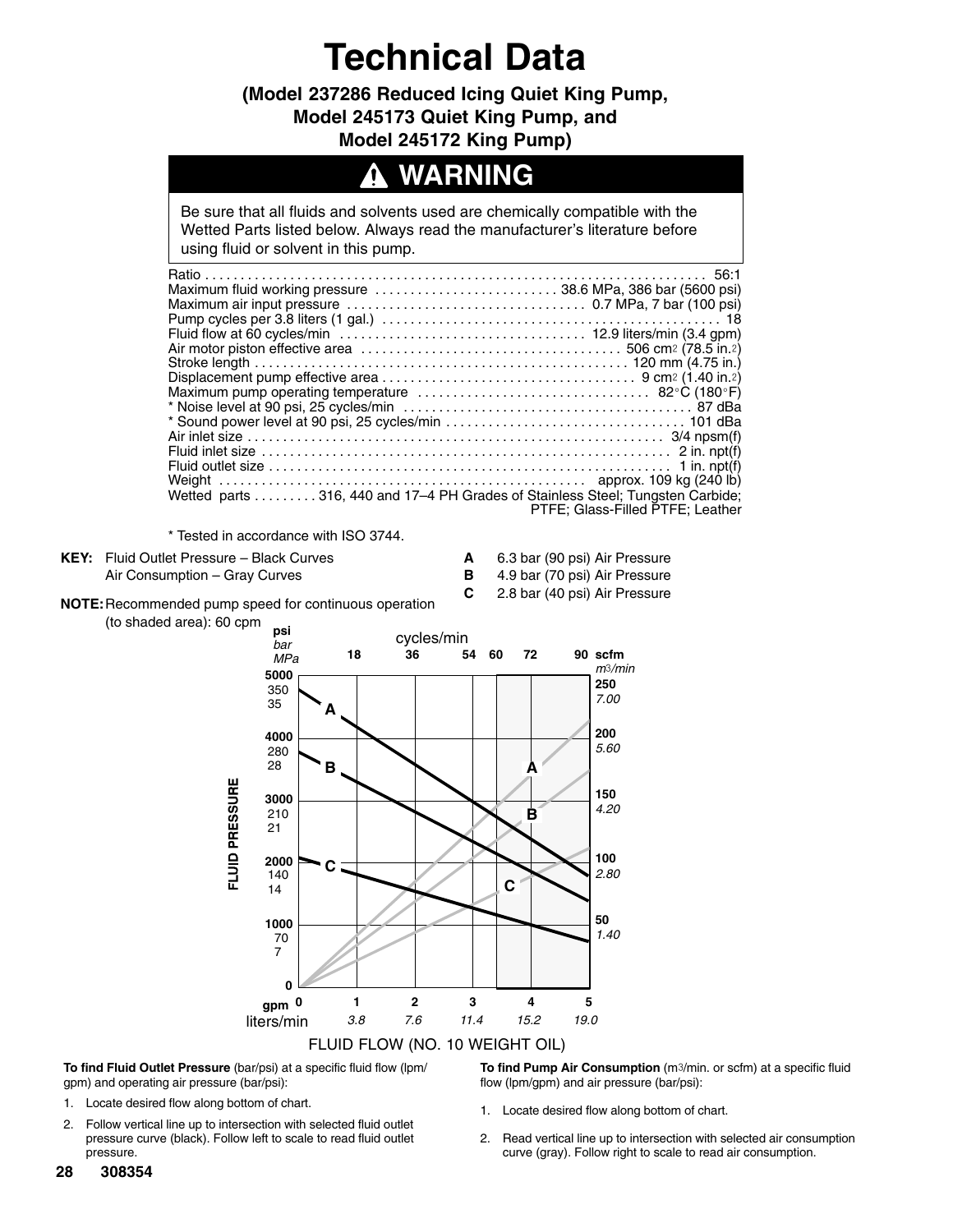**(Model 237287 Bulldog Pump)**

### **WARNING**

Be sure that all fluids and solvents used are chemically compatible with the Wetted Parts listed below. Always read the manufacturer's literature before using fluid or solvent in this pump.

| Wetted parts 316, 440 and 17–4 PH Grades of Stainless Steel; Tungsten Carbide; |                                  |
|--------------------------------------------------------------------------------|----------------------------------|
|                                                                                | PTFE: Glass-Filled PTFE: Leather |

\* Tested in accordance with ISO 3744.

- **KEY:** Fluid Outlet Pressure Black Curves **A** 0.7MPa, 7 bar (100 psi) Air Pressure<br>Air Consumption Gray Curves **B** 0.5 MPa, 4.9 bar (70 psi) Air Pressure Air Consumption – Gray Curves **B** 0.5 MPa, 4.9 bar (70 psi) Air Pressure
- 

**C** 0.3 MPa, 2.8 bar (40 psi) Air Pressure

#### **NOTE:**Recommended pump speed for continuous operation (to shaded area): 60 cpm



**To find Fluid Outlet Pressure** (bar/psi) at a specific fluid flow (lpm/gpm) and operating air pressure (bar/psi):

- 1. Locate desired flow along bottom of chart.
- 2. Follow vertical line up to intersection with selected fluid outlet pressure curve (black). Follow left to scale to read fluid outlet pressure.

**To find Pump Air Consumption** (m3/min or scfm) at a specific fluid flow (lpm/gpm) and air pressure (bar/psi):

- 1. Locate desired flow along bottom of chart.
- 2. Read vertical line up to intersection with selected air consumption curve (gray). Follow right to scale to read air consumption.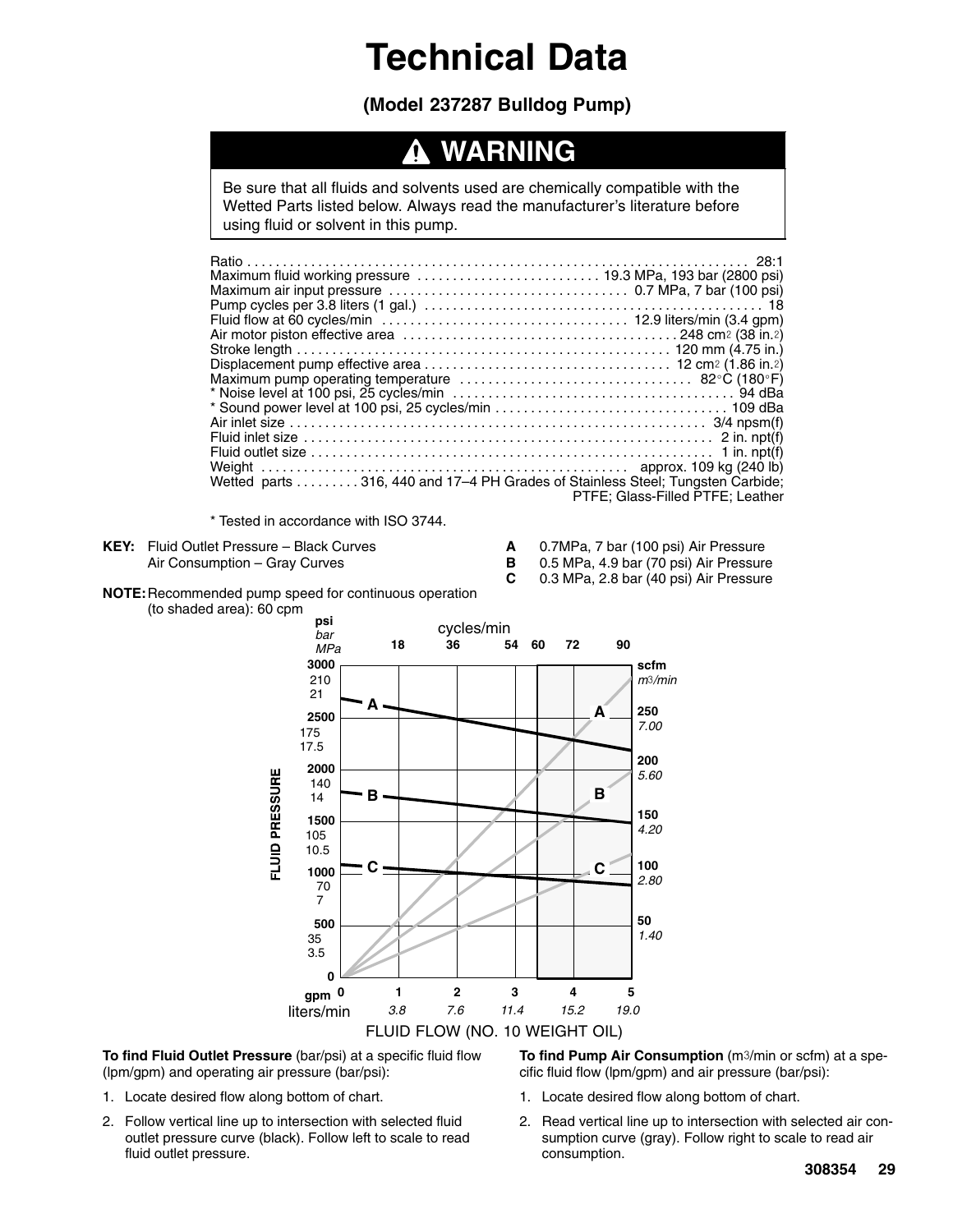#### **(Model 237280 Senator Pump)**

### **WARNING**

Be sure that all fluids and solvents used are chemically compatible with the Wetted Parts listed below. Always read the manufacturer's literature before using fluid or solvent in this pump.

| Wetted parts 316, 440 and 17–4 PH Grades of Stainless Steel: Tungsten Carbide: |                                  |
|--------------------------------------------------------------------------------|----------------------------------|
|                                                                                | PTFE: Glass-Filled PTFE: Leather |

\* Tested in accordance with ISO 3744.

**KEY:** Fluid Outlet Pressure – Black Curves **A** 0.7 MPa, 7 bar (100 psi) Air Pressure

- Air Consumption Gray Curves **B** 0.5 MPa, 4.9 bar (70 psi) Air Pressure **C** 0.3 MPa, 2.8 bar (40 psi) Air Pressure
- **NOTE:** Recommended pump speed for continuous operation (to shaded area): 60 cpm



**To find Fluid Outlet Pressure** (bar/psi) at a specific fluid flow (lpm/gpm) and operating air pressure (bar/psi):

- 1. Locate desired flow along bottom of chart.
- 2. Follow vertical line up to intersection with selected fluid outlet pressure curve (black). Follow left to scale to read fluid outlet pressure.

**To find Pump Air Consumption** (m3/min or scfm) at a specific fluid flow (lpm/gpm) and air pressure (bar/psi):

- 1. Locate desired flow along bottom of chart.
- 2. Read vertical line up to intersection with selected air consumption curve (gray). Follow right to scale to read air consumption.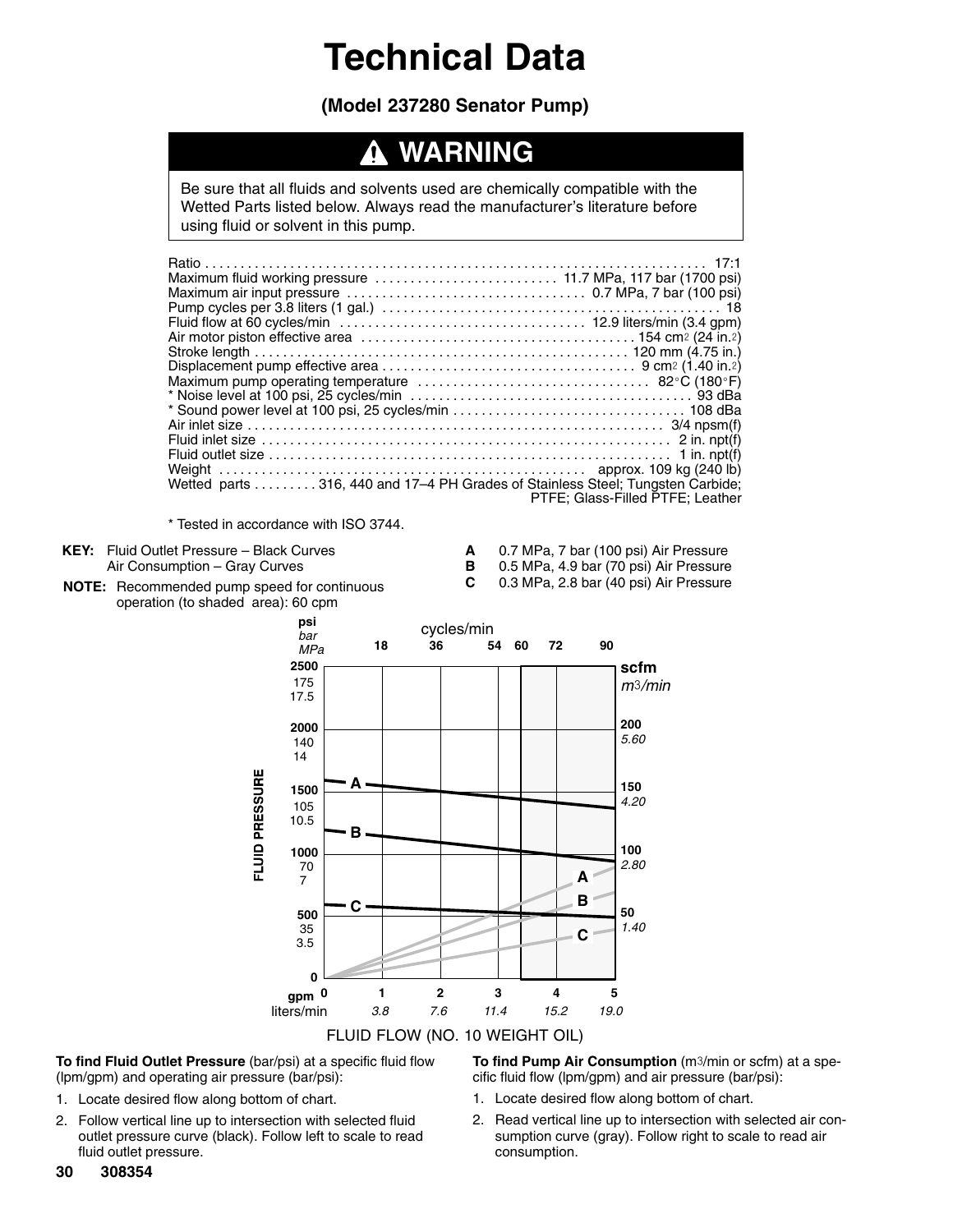#### **(Model 237290 and 248817 Viscount II Pumps)**

#### **WARNING**  $\boldsymbol{\Lambda}$

Be sure that all fluids and solvents used are chemically compatible with the Wetted Parts listed below. Always read the manufacturer's literature before using fluid or solvent in this pump.

| Category                                                             | Data                                                                                                                                                                                |
|----------------------------------------------------------------------|-------------------------------------------------------------------------------------------------------------------------------------------------------------------------------------|
| Ratio                                                                | 3.5:1                                                                                                                                                                               |
| Maximum fluid working pressure                                       | 34 MPa, 345 bar (5000 psi)                                                                                                                                                          |
| Maximum hydraulic oil input pressure                                 | 9.9 MPa, 99 bar (1428 psi)                                                                                                                                                          |
| Pump cycles per 3.8 liters (1 gal.)                                  | 18                                                                                                                                                                                  |
| Fluid flow at 60 cycles/min                                          | 12.9 liters/min (3.4 gpm)                                                                                                                                                           |
| Hydraulic motor piston effective area                                | 31.6 cm <sup>2</sup> (4.9 in.2)                                                                                                                                                     |
| Stroke length                                                        | 120 mm (4.75 in.)                                                                                                                                                                   |
| Displacement pump effective area                                     | 9 cm <sup>2</sup> (1.40 in.2)                                                                                                                                                       |
| Maximum pump operating temperature                                   | 82°C (180°F)                                                                                                                                                                        |
| * Noise level at 1450 psi hydraulic<br>pressure, 25 cycles/min       | 88 dB(A)                                                                                                                                                                            |
| * Sound power level at 1450 psi<br>hydraulic pressure, 25 cycles/min | 103 $dB(A)$                                                                                                                                                                         |
| Hydraulic oil inlet size                                             | $3/4$ npt(f)                                                                                                                                                                        |
| Fluid inlet size                                                     | 2 in. $npt(f)$                                                                                                                                                                      |
| Fluid outlet size                                                    | 1 in. $npt(f)$                                                                                                                                                                      |
| Weight                                                               | approx. 68 kg (150 lb)                                                                                                                                                              |
| Wetted parts                                                         | Carbon Steel; Chrome Steel; Alloy Steel; Chrome, Zinc, and Nickel<br>Plating; 440 and 17-4 PH Grades of Stainless Steel; Ductile Iron;<br>Tungsten Carbide; PTFE; Glass-Filled PTFE |

*\* Tested in accordance with ISO 3744.*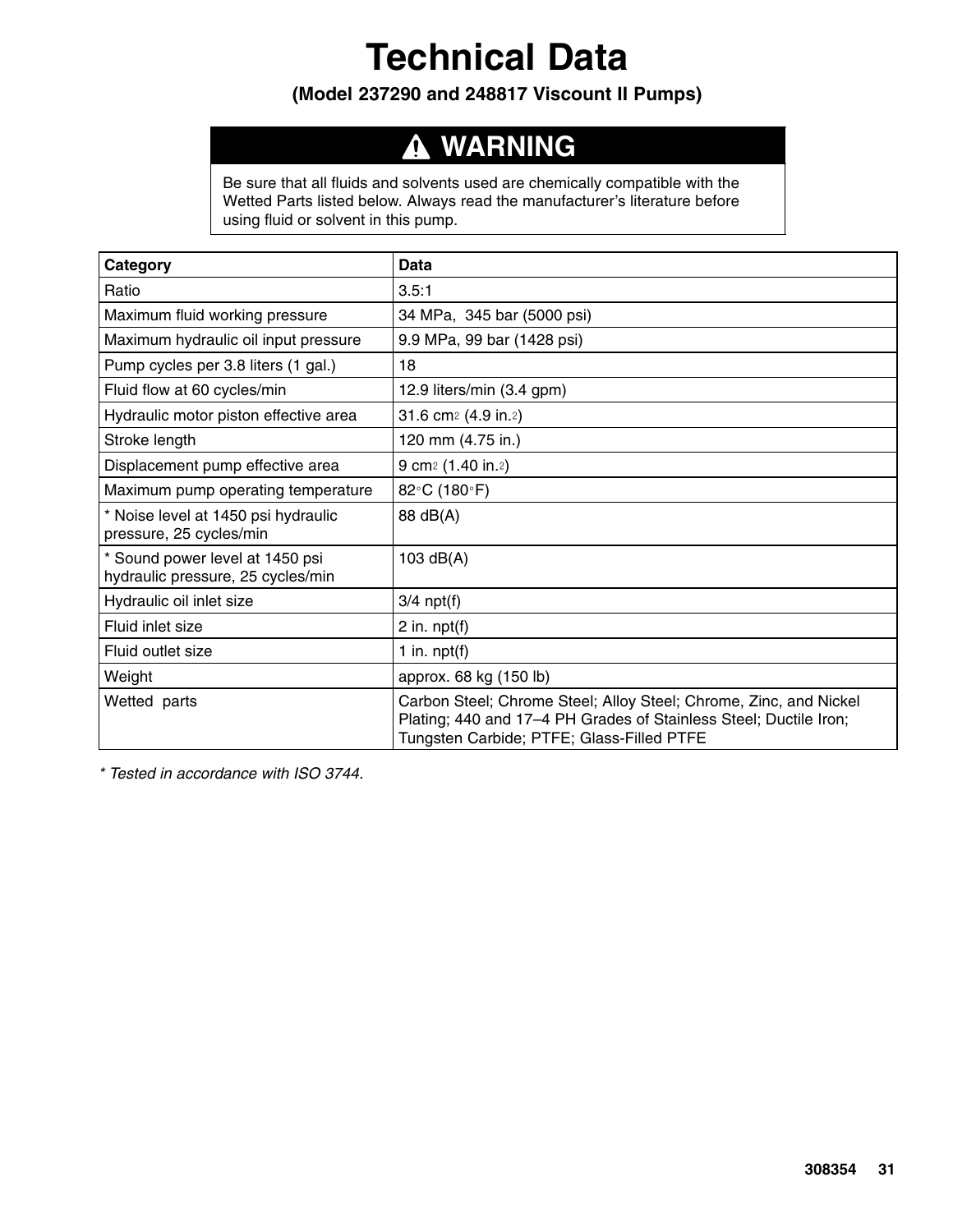**(Model 237290 and 248817 Viscount II Pump)**

**Technical Data**

#### **Performance Charts**

**To find Fluid Outlet Pressure** (psi/MPa/bar) at a specific fluid flow (lpm/gpm) and operating hydraulic pressure (psi/MPa/bar):

- 1. Locate desired flow along bottom of chart.
- 2. Follow vertical line up to intersection with selected fluid outlet pressure curve (black). Follow left to scale to read fluid outlet pressure.

**To find Pump Hydraulic Oil Consumption** (gpm or lpm) at a specific fluid flow (lpm/gpm):

- 1. Locate desired flow along bottom of chart.
- 2. Read vertical line up to intersection with selected hydraulic consumption curve (dashes). Follow left to scale to read oil consumption.
- **A** 9.9 MPa, 99 bar (1428 psi) hydraulic oil pressure
- **B** 7 MPa, 70 bar (1000 psi) hydraulic pressure<br>**C** 4 MPa, 40 bar (571 psi) hydraulic pressure
- **C** 4 MPa, 40 bar (571 psi) hydraulic pressure



#### **Test Fluid: No. 10 Weight Oil**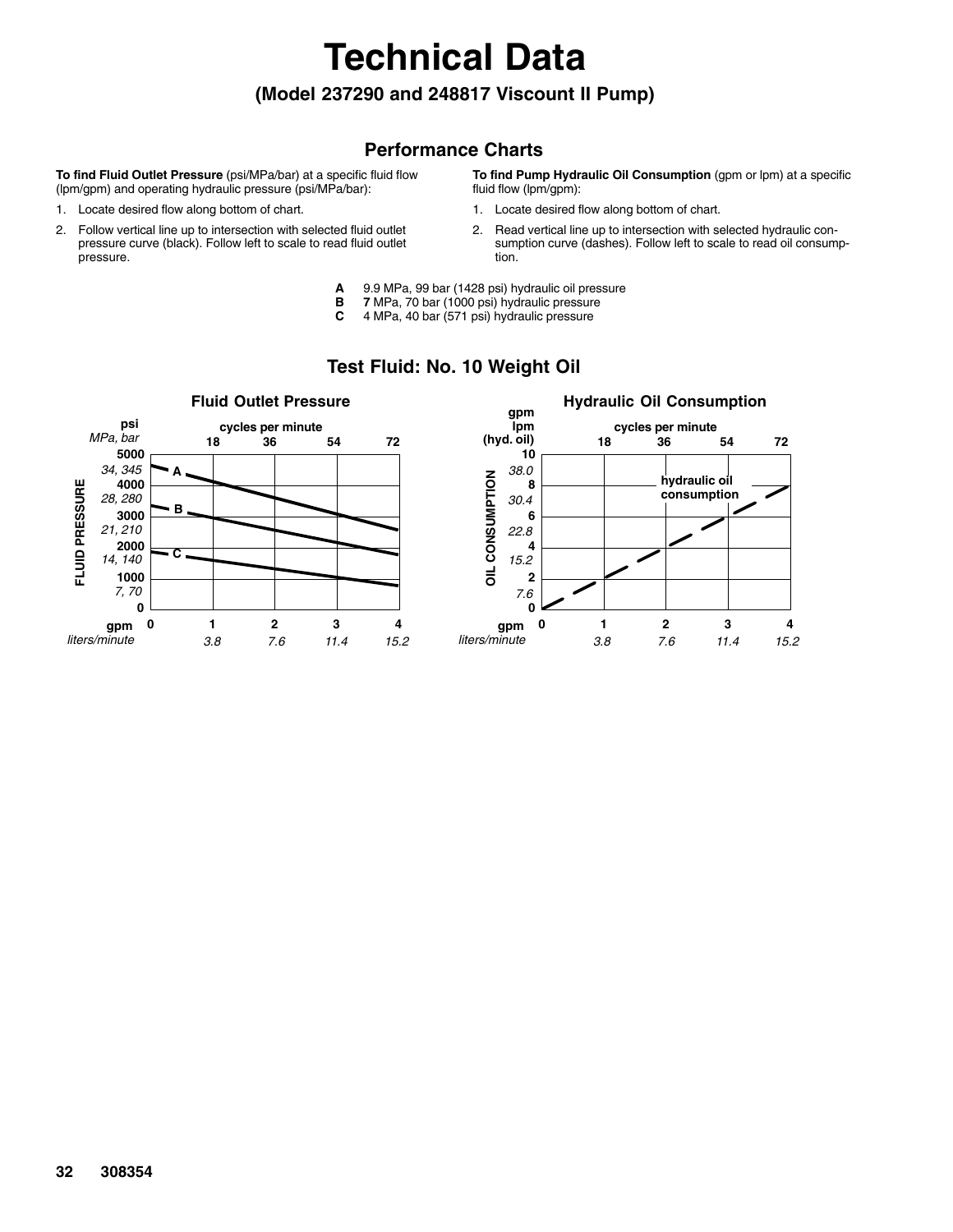

## **Mounting Hole Layout**



0653

| <b>Pump Model</b> | A                                | B                               | C                               | D                               | E                 | F              | G                |
|-------------------|----------------------------------|---------------------------------|---------------------------------|---------------------------------|-------------------|----------------|------------------|
| 237280            | 1138 mm<br>$(44.80 \text{ in.})$ | 590 mm<br>$(23.23 \text{ in.})$ | 548 mm<br>$(21.57$ in.)         | 257 mm<br>$(10.12 \text{ in.})$ | 2 in. $npt(f)$    | 1 in. $npt(f)$ | $3/4$ npsm $(f)$ |
| 237286            | 1180 mm<br>$(46.44$ in.)         | 590 mm<br>$(23.23 \text{ in.})$ | 590 mm<br>$(23.21$ in.)         | 257 mm<br>$(10.12 \text{ in.})$ | $2$ in. npt $(f)$ | 1 in. $npt(f)$ | $3/4$ npsm $(f)$ |
| 237287            | 1134 mm<br>$(44.65 \text{ in.})$ | 590 mm<br>(23.23 in.)           | 544 mm<br>$(21.42$ in.)         | 257 mm<br>$(10.12 \text{ in.})$ | 2 in. $npt(f)$    | 1 in. $npt(f)$ | $3/4$ npsm(f)    |
| 245172            | 1130 mm<br>$(44.49$ in.)         | 590 mm<br>$(23.23 \text{ in.})$ | 540 mm<br>$(21.26$ in.)         | 257 mm<br>$(10.12 \text{ in.})$ | 2 in. $npt(f)$    | 1 in. $npt(f)$ | $3/4$ npsm $(f)$ |
| 245173            | 1136 mm<br>$(44.72$ in.)         | 590 mm<br>$(23.23 \text{ in.})$ | 546 mm<br>(21.5 in.)            | 257 mm<br>$(10.12 \text{ in.})$ | 2 in. $npt(f)$    | 1 in. $npt(f)$ | $3/4$ npsm(f)    |
| 237290            | 1344 mm<br>$(52.91$ in.)         | 681 mm<br>$(26.81$ in.)         | 663 mm<br>$(26.10 \text{ in.})$ | not applicable                  | 2 in. $npt(f)$    | 1 in. $npt(f)$ | $3/4$ npt(f)     |
| 248817            | 1344 mm<br>(52.91 in.)           | 681 mm<br>(26.81 in.)           | 663 mm<br>$(26.10 \text{ in.})$ | not applicable                  | 2 in. $npt(f)$    | 1 in. $npt(f)$ | $3/4$ npt(f)     |